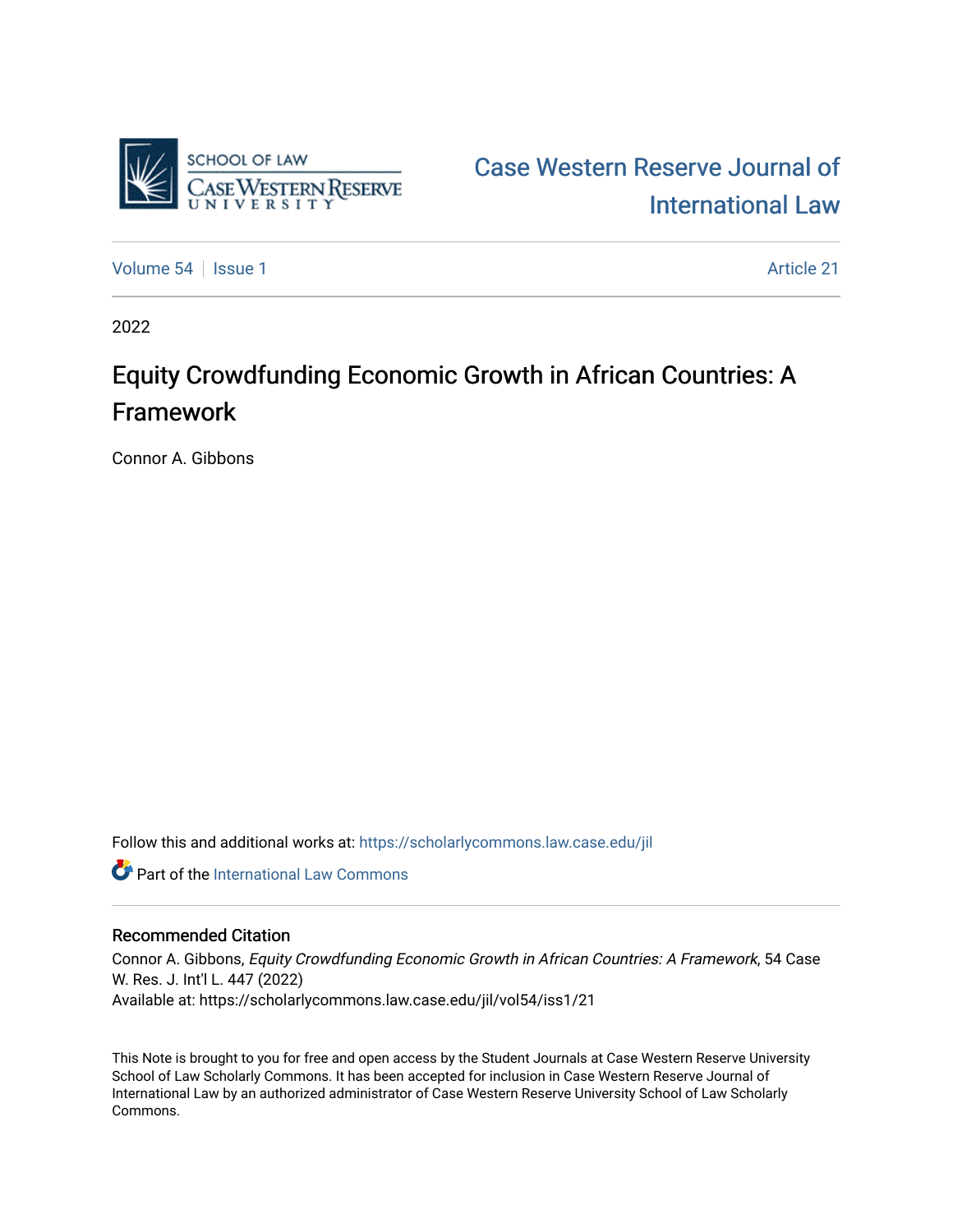# Equity Crowdfunding Economic Growth in African Countries: A Framework

## *Connor A. Gibbons*\*

#### $ABSTRACT<sup>1</sup>$

Small and medium-sized business in Africa, which are vital to the growth of emerging African economies, have extremely limited access to the capital needed to grow, resulting in a \$330 million annual funding gap in sub-Saharan Africa alone. The nascent financial technology of equity crowdfunding has shown the potential to close this funding gap by allowing international investors to invest in these African small businesses. Although equity crowdfunding holds this promise, a number of obstacles must be overcome for such a system to succeed. Investment in startup companies is a speculative proposition anywhere; in developing economies like those in Africa, the risks are amplified significantly. Less information is available to investors, political risk can threaten returns, and fraud protections must be put in place to protect the investors. Therefore, a new crowdfunding-friendly regulatory regime that borrows the successful provisions from existing systems, combined with an international intermediary to implement and enforce the regime should be created to facilitate foreign investment through equity crowdfunding. This note examines the risks associated with such an investment vehicle and proposes a framework for necessary regulation and intermediary that would allow equity crowdfunding to grow the emerging economies of Africa.

#### TABLE OF CONTENTS

| II. CURRENT STATE OF SME INVESTMENT IN AFRICA  449 |  |
|----------------------------------------------------|--|
|                                                    |  |
|                                                    |  |
|                                                    |  |
|                                                    |  |
|                                                    |  |

<sup>\*</sup> J.D. Case Western Reserve University School of Law 2021; M.B.A. Case Western Reserve University Weatherhead School of Management 2021.

<sup>1.</sup> This Note was written prior to the outbreak of the COVID-19 pandemic, and due to unforeseen circumstances, its publication was delayed. Therefore, the effects of the global health crisis on the viability of equity crowdfunding will not be explored.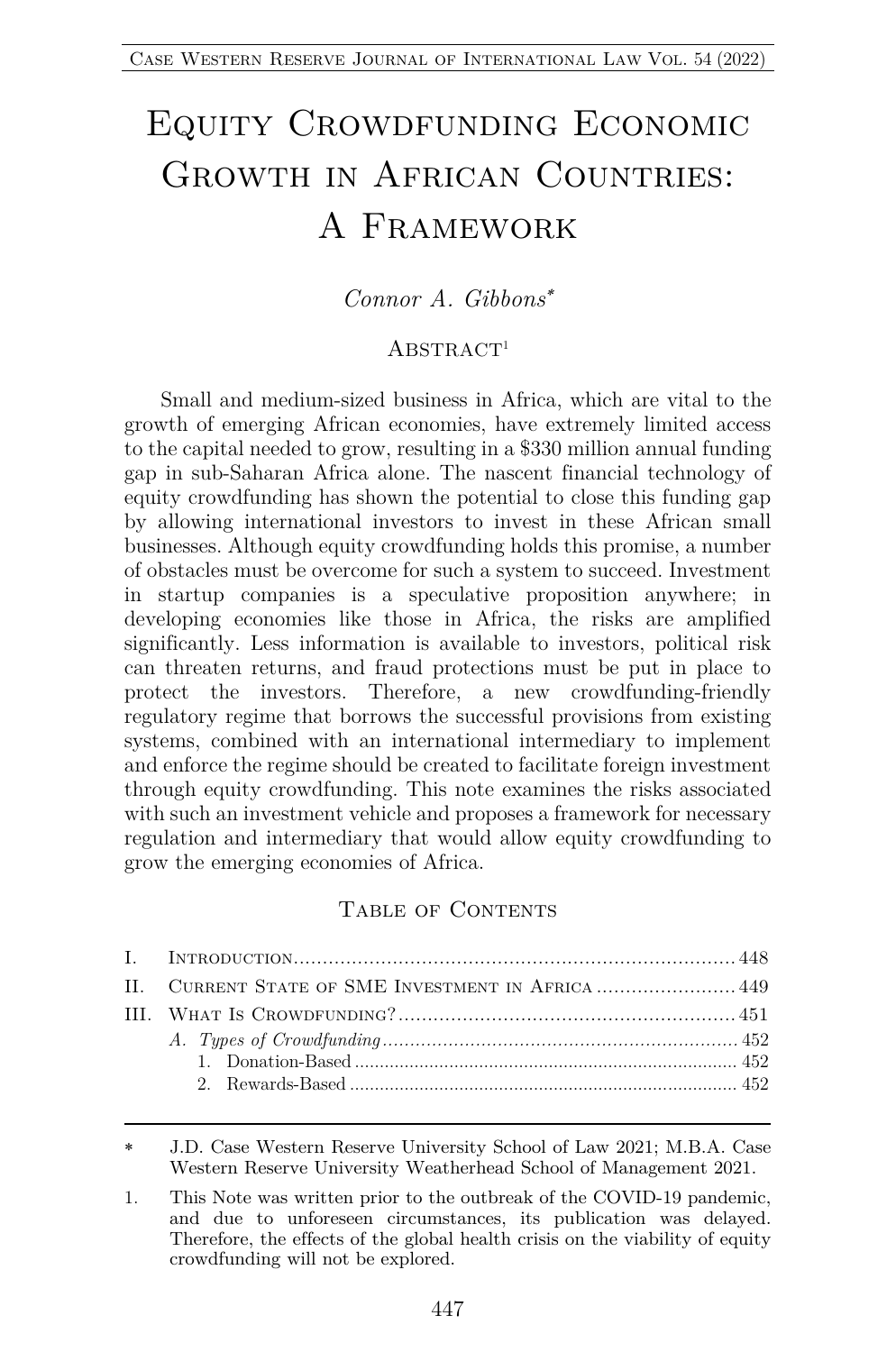|  | 3.                                                     |  |
|--|--------------------------------------------------------|--|
|  | 4.                                                     |  |
|  | IV. IMPLEMENTING CROSS-BORDER EQUITY CROWDFUNDING  455 |  |
|  |                                                        |  |
|  |                                                        |  |
|  | $\mathbf{1}$ .                                         |  |
|  | 2.5                                                    |  |
|  | $\mathcal{R}$                                          |  |
|  | $\overline{4}$ .                                       |  |
|  | $B_{\cdot}$                                            |  |
|  | $C_{-}$                                                |  |
|  |                                                        |  |
|  | 2.                                                     |  |
|  | $\mathcal{R}$                                          |  |
|  | $\mathbf{4}$ .                                         |  |
|  | 5.                                                     |  |
|  | 6.                                                     |  |
|  |                                                        |  |
|  | $1_{-}$                                                |  |
|  | 2.                                                     |  |
|  | 3.                                                     |  |
|  | 4.                                                     |  |
|  |                                                        |  |

#### I. Introduction

Small and medium enterprises ("SMEs") are the lifeblood of the world economy. These firms, which typically employ fewer than 500 people (this number varies),<sup>2</sup> comprise about  $90\%$  of businesses in the world and account for more than half of global employment, according to the World Bank.3 In developing economies, like those in Africa, though, these businesses are even more important, contributing up to 40% gross domestic product of these countries. <sup>4</sup> SMEs in developing economies are responsible for seven out of every ten jobs created, and these numbers do not even consider "informal" SME<sub>s.</sub><sup>5</sup> However, these SMEs, both formal and informal, face significant obstacles in obtaining

- 4. *Id.*
- 5. *Id.*

<sup>2.</sup> *Glossary of Statistical Terms: Small and Medium-Sized Enterprises (SMES)*, ORG. FOR ECON. CO-OPERATION & DEV. (Dec. 2, 2005), https://stats.oecd.org/glossary/detail.asp?ID=3123 [https://perma.cc/F25L-MTRM].

<sup>3.</sup> *Small and Medium Enterprises (SMEs) Finance*, WORLD BANK GRP., https://www.worldbank.org/en/topic/smefinance [https://perma.cc/8ZRC-NJZB].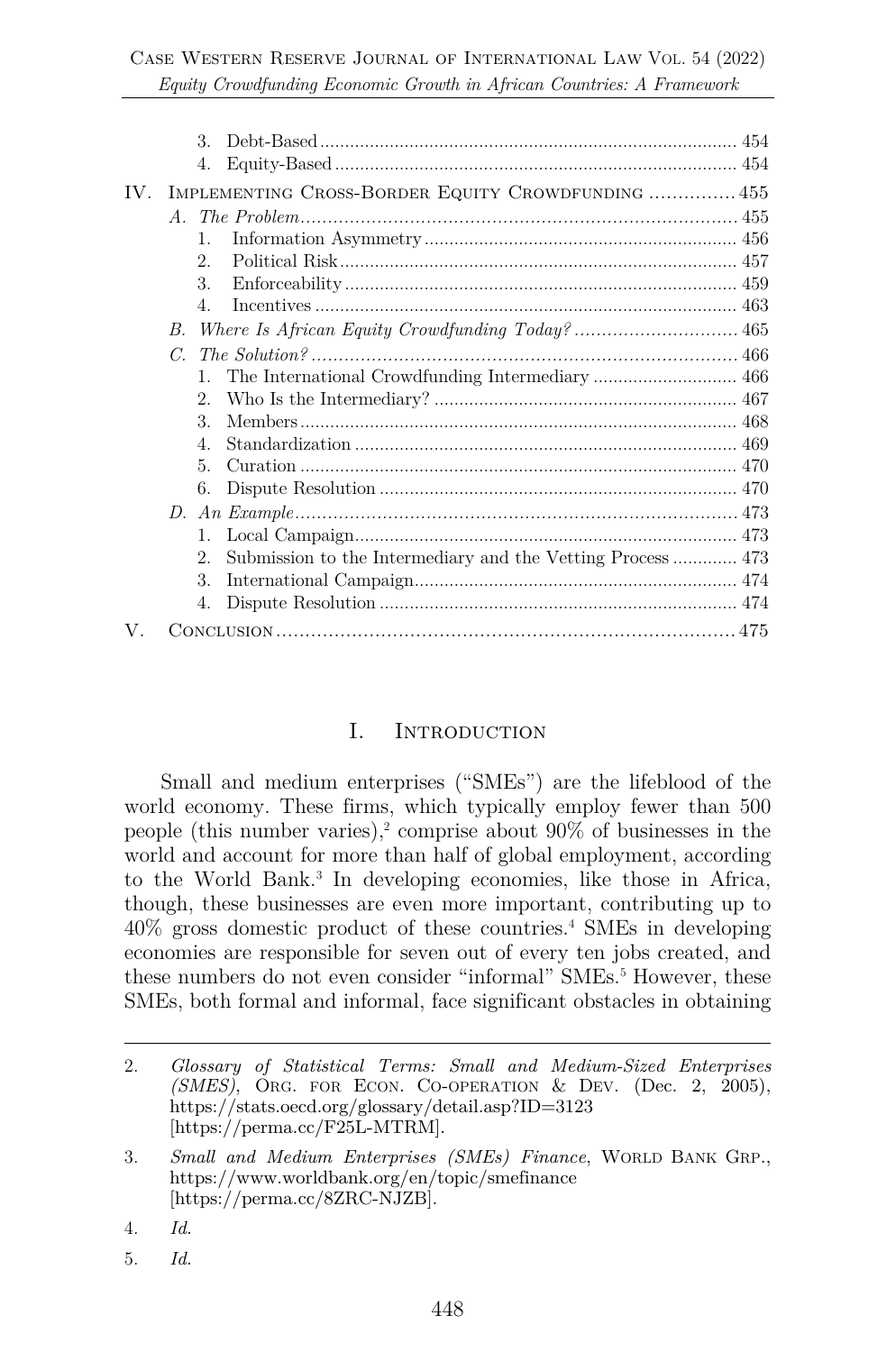the funding they need to grow and become profitable. The International Finance Corporation estimates that, in developing countries, there is a \$5.2 trillion gap between the demand for capital and the supply of capital amongst formal SMEs and a \$2.9 trillion gap for informal SMEs.6 In sub-Saharan Africa, alone, this gap exceeds \$330 billion.7 In total, 40% of all enterprises in the developing world are credit constrained.8

Closing this funding gap for SMEs is vital to economic growth in the developing countries of the African continent. Though startup investment in Africa is growing rapidly, $9$  the businesses that need capital the most are still largely unable to obtain it. Equity-based crowdfunding has the potential to close this gap by opening the market to investors around the globe and increasing the visibility of innovative African businesses in the global market. However, there are significant hurdles that must be overcome for this to occur. This Note will discuss a hypothetical framework that would facilitate international equity crowdfunding investment into these African SMEs. This framework, though, is equally applicable to any emerging nation.

## II. CURRENT STATE OF SME INVESTMENT IN AFRICA

In a developed economy, there are a number of ways SMEs can raise capital. Depending on the company's stage of growth, it could utilize venture or angel investment,<sup>10</sup> private equity,<sup>11</sup> bank debt,<sup>12</sup> or mezzanine debt, $^{13}$  to name a few. In 2018, companies in the United States raised over \$140 billion in venture capital alone, $^{14}$  and this

- 6. MIRIAM BRUHN ET AL., MSME FINANCE GAP: ASSESSMENT OF THE SHORTFALLS AND OPPORTUNITIES IN FINANCING MICRO, SMALL AND MEDIUM ENTERPRISES IN EMERGING MARKETS IX (2017).
- 7. *Small and Medium Enterprises (SMEs) Finance*, *supra* note 3.
- 8. BRUHN ET AL., *supra* note 6, at X.
- 9. IKBEL ACHOUR ET AL., CHI. COUNCIL ON GLOB. AFFS., AFRICA IS NOW: THE OPPORTUNITY FOR MID-SIZED US COMPANIES 1 (2015).
- 10. LUCIA CUSMANO, ORG. FOR ECON. CO-OPERATION & DEV., NEW APPROACHES TO SME AND ENTREPRENEURSHIP FINANCING: BROADENING THE RANGE OF INSTRUMENTS 77, 86 (2015).
- 11. *Id.* at 74.
- 12. *Id.* at 31.
- 13. *Id.* at 66.
- 14. KPMG LLP, *Venture Capital Investment in the U.S. Increases to \$34.2 Billion in Q4 2019, Pushing 2019 Total to \$136.5 Billion—the Second Highest Yearly VC Investment on Record: KPMG Report*, PR NEWSWIRE: CISION (Jan. 15, 2020, 12:30 PM), https://www.prnewswire.com/newsreleases/venture-capital-investment-in-the-us-increases-to-34-2-billion-in-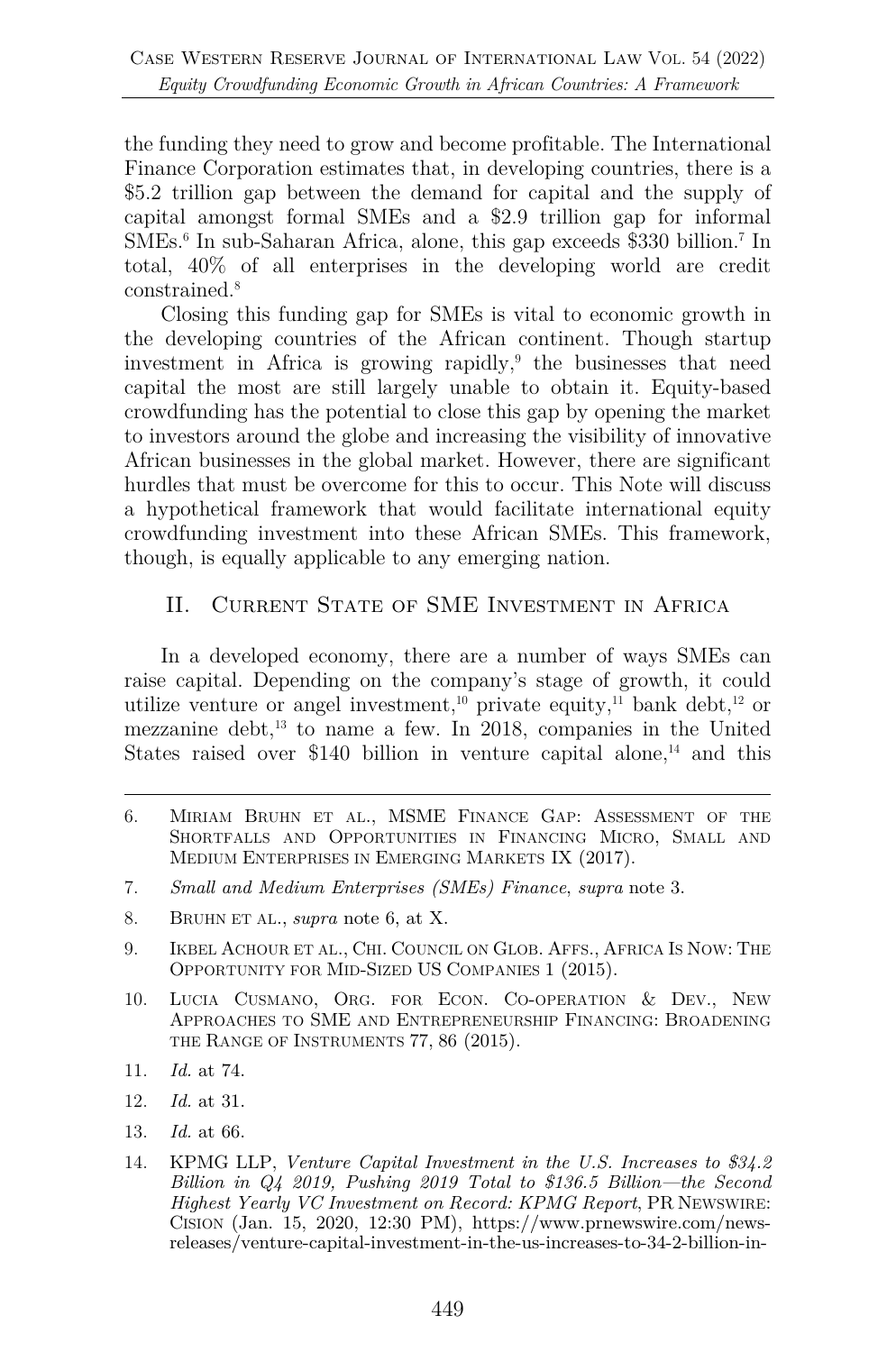number remained steady in 2019, with \$136.5 billion in venture investment.15 Though the venture capital market in Africa is growing rapidly, the total venture expenditure on the continent was just \$725 million in  $2018^{16}$  and \$1.34 billion in  $2019<sup>17</sup>$  Though impressive, this year-over-year increase was due, mainly, to an uptick in the number of "big-ticket" investments of greater than \$5 million that went to larger businesses that had already raised capital in the past.18 This still leaves SMEs seeking their first investment largely unserved, as just 6% of the companies that received investment accounted for 83% of the total invested capital.19

The lack of traditional banking systems also disproportionally affects SMEs in the developing economies of Africa.20 Even where traditional banks are available, many entrepreneurs distrust banks and instead favor cash or mobile payments and transfers.<sup>21</sup> By choosing not to use the banking system, entrepreneurs in Africa further exacerbate their funding problems: cash transactions do not create a financial track-record for the business, thus limiting the company's ability to acquire loans or insurance.<sup>22</sup>

Recently, a growing number of African SMEs have begun using crowdfunding to raise money. In 2015, there were over fifty-seven active crowdfunding platforms that raised more than \$126.9 million for African businesses.23 This increasing familiarity with this type of

- 15. *Id.*
- 16. Yomi Kazeem, *Startup Investment in Africa Jumped to Record Levels in 2018 as Later Stage Rounds Rose*, QUARTZ AFR. (Jan. 11, 2019), https://qz.com/africa/1520173/african-startups-funding-in-2018-broke-re cords/ [https://perma.cc/29VG-HH4X].
- 17. Toby Shapshak, *African Startups Raised \$1.34 Billion in 2019*, FORBES (Jan. 7, 2020, 8:29 AM), https://www.forbes.com/sites/tobyshapshak/2 020/01/07/african-startups-raised-134bn-in-2019/#57a0c4085685 [https: //perma.cc/S8YG-XTDT].
- 18. Kazeem, *supra* note 16.
- 19. Shapshak, *supra* note 17.
- 20. *Africa: The Unbanked Continent*, ELIXIRR (June 9, 2017), https://www. elixirr.com/2017/06/africa-the-unbanked-continent/ [https://perma.cc/ NA32-TMLS].
- 21. *Id.*
- 22. *Id.*
- 23. Andrea Ayemoba, *Crowdfunding Gains Momentum in Africa*, AFR. BUS. CMTYS. (Sept. 6, 2016, 3:18 PM), https://africabusinesscommunities.com/ features/crowdfunding-gains-momentum-in-africa.html [https://perma.cc/ CP7N-RUY4].

q4-2019--pushing-2019-total-to-136-5-billion-the-second-highest-yearlyvc-investment-on-record-kpmg-report-300987635.html [https://perma.cc/3GHS-2QBY].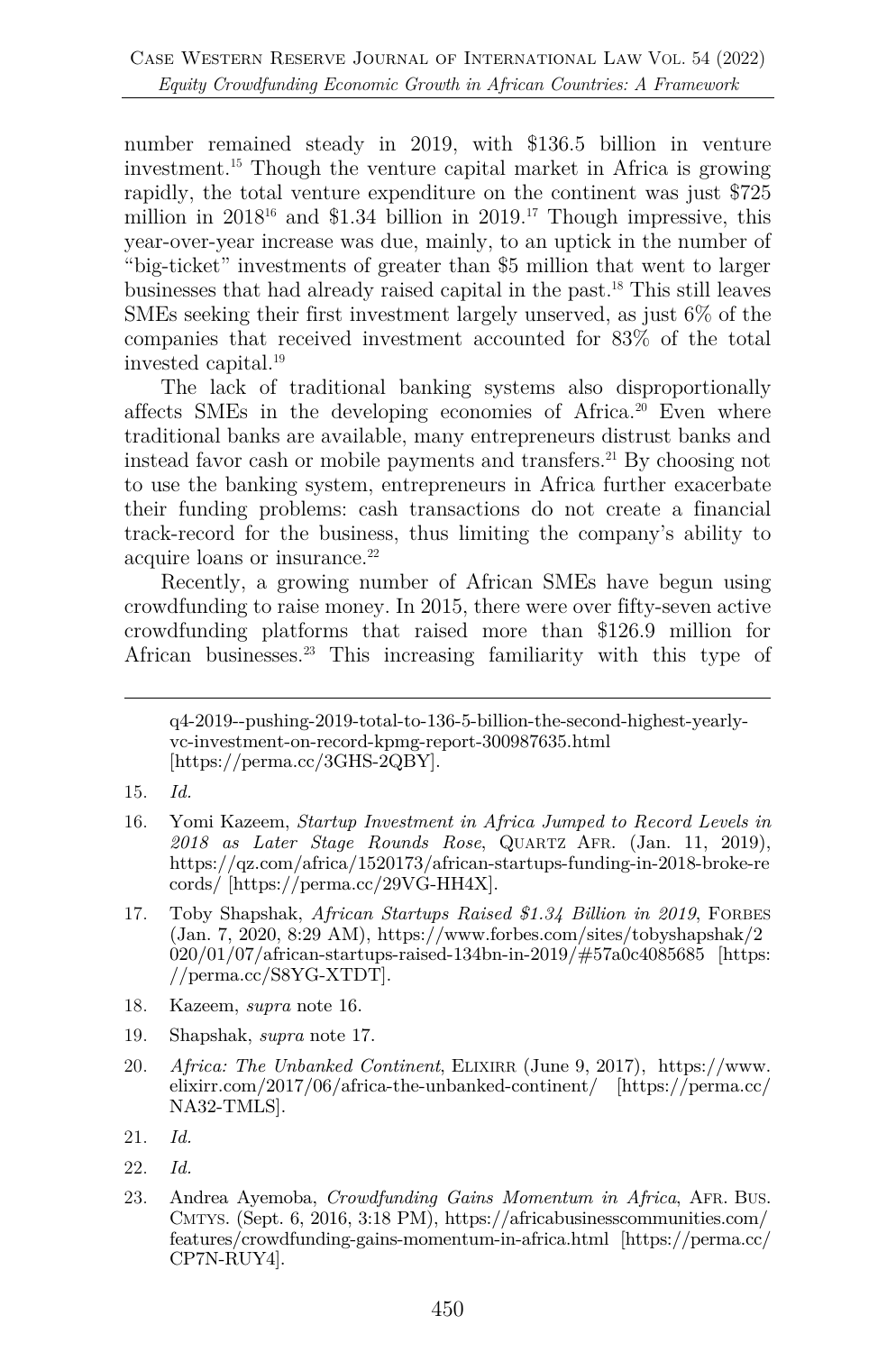funding serves as the perfect backdrop for the implementation and expansion of equity crowdfunding on a large scale.

## III. WHAT IS CROWDFUNDING?

The term "crowdfunding" was first used in 2006 by Michael Sullivan, who attempted to fund his video blog using small donations from friends and acquaintances. <sup>24</sup> The concept, though, can be seen throughout history. In 1884, when the American Committee for the Statue of Liberty ran out of money to fund the construction of the statue's pedestal, Joseph Pulitzer launched a newspaper campaign calling on citizens to donate what they could to complete the project.25 In six months, the campaign raised over \$100,000 from more than 125,000 people.26 As illustrated by this "capital raise," the term crowdfunding means "the use of small amounts of capital from a large number of individuals to finance a new business venture."27 This process is facilitated by crowdfunding "platforms," which are websites that handle the logistics of the campaigns; vet the campaign proposals (with varying degrees of scrutiny); post the campaigns that pass the vetting process; and handle the transfer of money from the funders to the entity that launched the campaign.28 The first platform appeared in 2003, when Brian Camelio launched ArtistShare<sup>29</sup> to help musicians raise money for production, and, since then, the number of platforms has grown to over one thousand platforms globally.30

<sup>24.</sup> Mark Koba, *You Hear Lots About Crowdfunding, But What Is It?*, CNBC (Oct. 23, 2013, 2:55 PM), https://www.cnbc.com/2013/10/23/crowdfun ding-definition-from-cnbc.html [https://perma.cc/L55B-E9RM].

<sup>25.</sup> *Id.*

<sup>26.</sup> *Id.*

<sup>27.</sup> Tim Smith, *Crowdfunding*, INVESTOPEDIA (May 15, 2021), https://www. investopedia.com/terms/c/crowdfunding.asp [https://perma.cc/4CV4-H XBK].

<sup>28.</sup> *See id.*

<sup>29.</sup> Harold Stark, *Rethink Marketing: How Crowdfunding Can Supercharge Your Campaign in 2016*, FORBES (Oct 26, 2016, 8:00 PM), https://www.forbes.com/sites/haroldstark/2016/10/26/how-crowdfundi ng-can-supercharge-your-campaign-in-2016/?sh=672c9da5276f [https://perma.cc/6QFD-YGDG].

<sup>30.</sup> Olga Okhrimenko, *8 Crowdfunding Trends You Need to Know in 2020*, JUSTCODED (Jan. 23, 2020), https://justcoded.com/blog/8-crowdfundingtrends-you-need-to-know/ [https://perma.cc/8J8E-D2U6].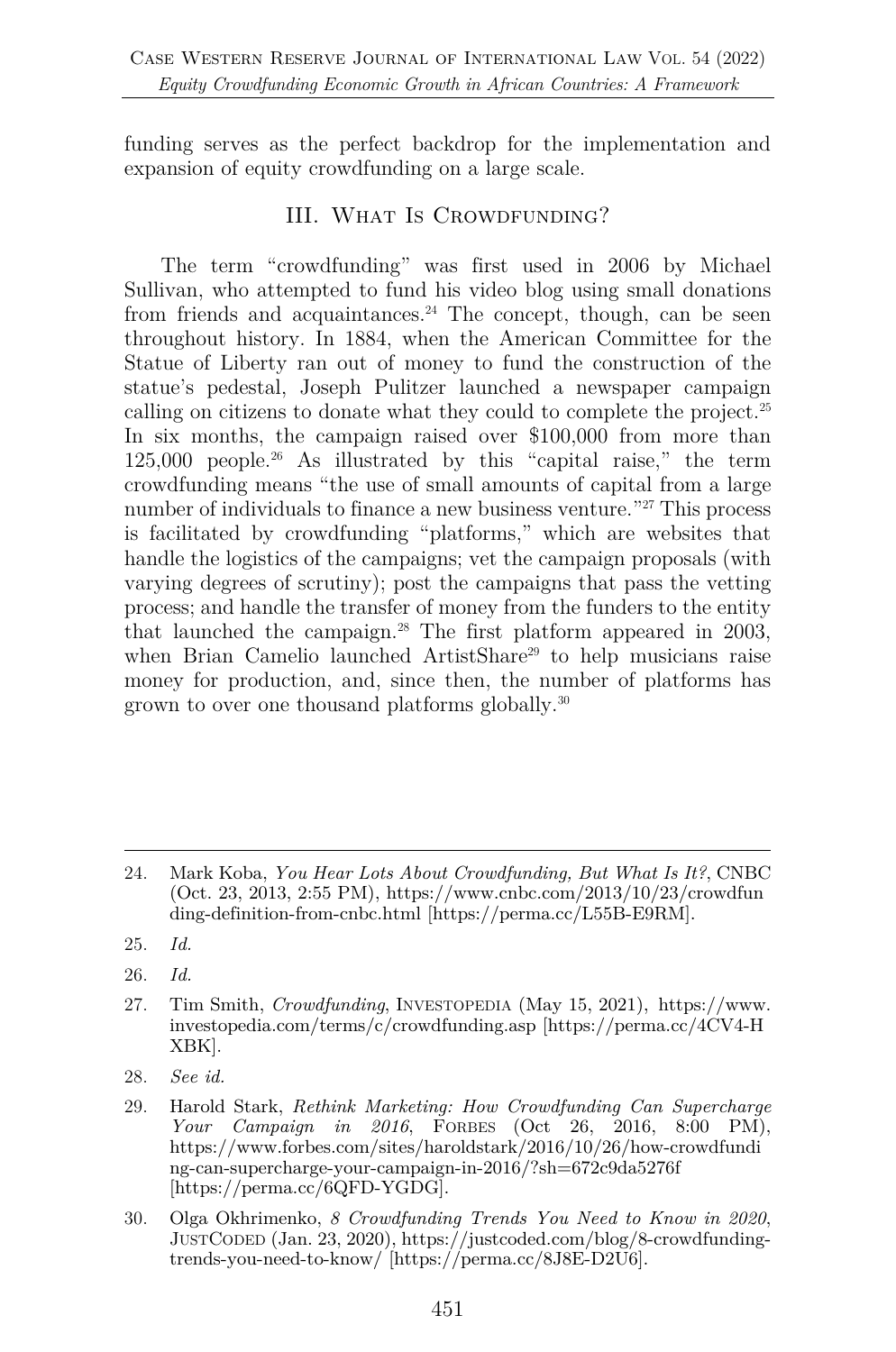## *A. Types of Crowdfunding*

The mechanics of crowdfunding campaigns vary widely between platforms, but most can be categorized into four types: donation-based, rewards-based, lending-based, and equity-based crowdfunding.<sup>31</sup>

1. Donation-Based

As the name implies, donation-based crowdfunding is when a large pool of funders contribute money to a person, project, or cause with no expectation of material or financial return or reward.<sup>32</sup> This type of crowdfunding is typically used to fund social causes or charities,33 but it is also often successfully used by individuals who have suffered a personal tragedy and hope to raise enough money to get through the hardship.<sup>34</sup>

### 2. Rewards-Based

Rewards-based crowdfunding has kicked off the crowdfunding "craze" of the last ten years.<sup>35</sup> Platforms such as Kickstarter<sup>36</sup> and Indiegog $\delta^3$  have popularized this form of investment in which funders contribute money to an entity so that the entity can bring some product or service to market.38 Funders in rewards-based crowdfunding receive a reward commensurate with the amount of money they contributed (there are usually multiple "tiers" of rewards based on the contribution

- 33. Glustrom, *supra* note 31, at 301.
- 34. Devin Thorpe, *What Is Crowdfunding?*, FORBES (June 25, 2018, 5:07 PM), https://www.forbes.com/sites/devinthorpe/2018/06/25/what-is-crowdfu nding/#54b15ad165c5 [https://perma.cc/ZU3E-55PD].
- 35. *See id.*
- 36. *Hello: Our Mission*, KICKSTARTER, https://www.kickstarter.com/about [https://perma.cc/UX5G-E6H8].
- 37. *About Us*, INDIEGOGO, https://www.indiegogo.com/about/our-story [https://perma.cc/SH9T-DASE].
- 38. Thorpe, *supra* note 34.

<sup>31.</sup> Evan Glustrom, *Intrastate Crowdfunding in Alaska: Is There Security in Following the Crowd?*, 34 ALASKA L. REV. 293, 301 (2017).

<sup>32.</sup> Will Kenton, *Donation-Based Crowdfunding*, INVESTOPEDIA, https://www.investopedia.com/terms/d/donationbased-crowd-funding.a sp [https://perma.cc/6Z5Y-8FT5].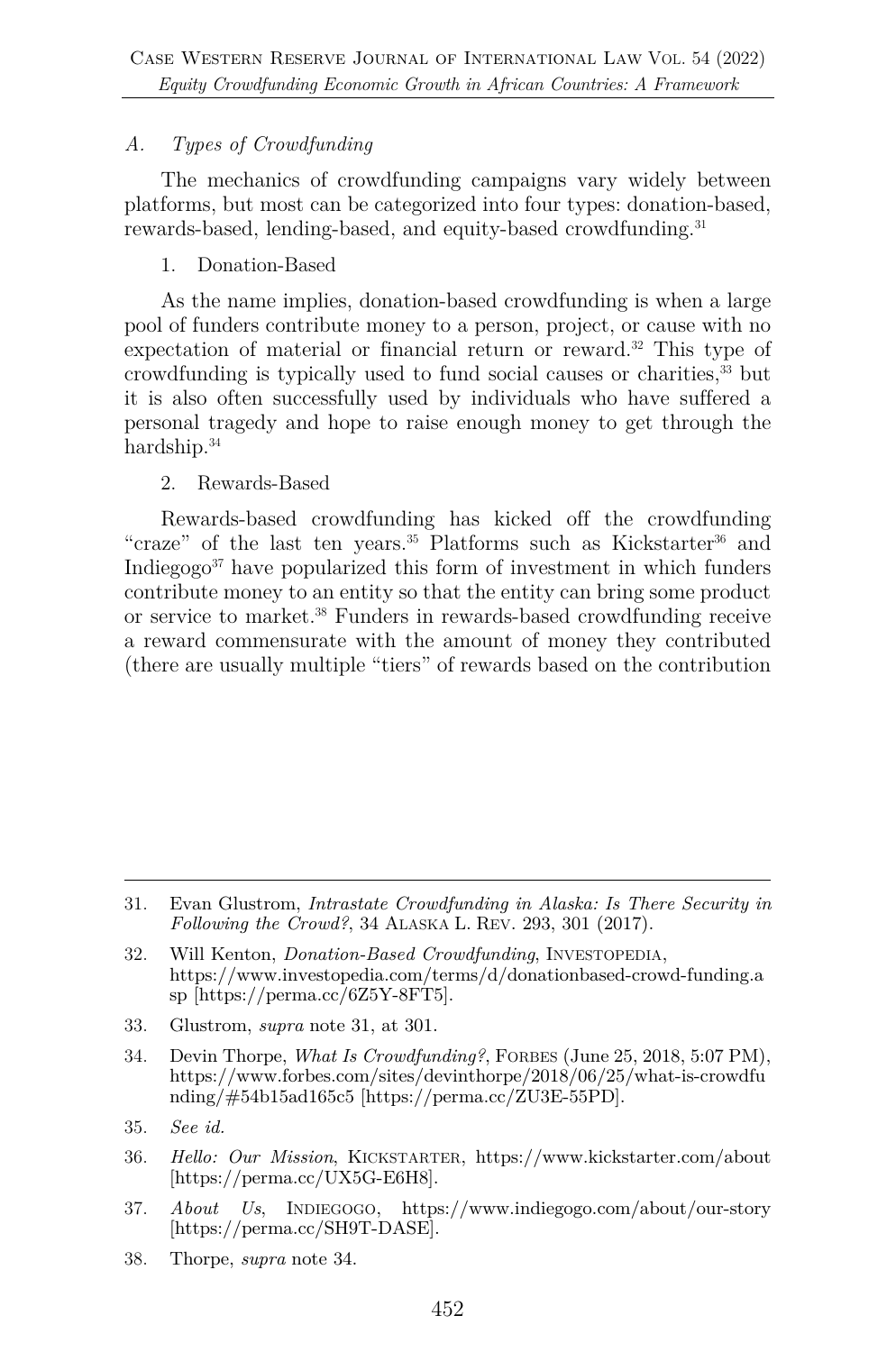amount).39 These rewards are generally the first run of whatever product or service they are trying to bring to market.40

In this type of crowdfunding, the fundraising business often must set a target fundraising goal.<sup>41</sup> If it does not raise at least that much money during its campaign, it gets nothing, but if it raises more than its goal, it gets to keep all of the money.<sup> $42$ </sup> This all-or-nothing funding model is used by Kickstarter and many other platforms, but others, like Indiegogo, allow businesses to choose whether or not to make their campaigns all-or-nothing.43 The funders are not entitled to any share of the company's profits, residual interest, or any other right given to owners of the company.44

Rewards-based crowdfunding is essentially a "pre-sale" of a good. It allows companies to gauge the demand for their product without expending a great deal of capital.<sup>45</sup> It also serves as a marketing tool for the companies who make listings.<sup>46</sup> There are a number of companies that achieved success based on a reward-based crowdfunding campaign. One, Pebble—creators of the smart watch the Pebble Time—set Kickstarter's record at the time for the fastest campaign to raise \$1 million (the campaign reached this milestone in forty-nine minutes) and for the most money raised in a single campaign  $(\$20,336,930)$ <sup>47</sup>

This method of capital raise, though, has its drawbacks. The vast majority of campaigns on Kickstarter and similar platforms do not raise

- 40. *See* Thorpe, *supra* note 34.
- 41. *Creator Handbook: Funding*, KICKSTARTER, https://www.kickstarter.co m/help/handbook/funding [https://perma.cc/A5CH-CKSW].
- 42. DAVID M. FREEDMAN & MATTHEW R. NUTTING, EQUITY CROWDFUNDING FOR INVESTORS: A GUIDE TO RISKS, RETURNS, REGULATIONS, FUNDING PORTALS, DUE DILIGENCE, AND DEAL TERMS 5–6 (2015).
- 43. *Id.*
- 44. *See What Is Crowdfunding?*, FUNDABLE, https://www.fundable.com/lear n/resources/guides/crowdfunding/what-is-crowdfunding [https://perma.cc/MG8H-727P].
- 45. Karen Cahn, *Crowdfunding Can Help You Gauge Demand Before You Invest in Supply*, FORBES (Feb. 20, 2018, 6:20 PM), https://www.forbes. com/sites/karencahn/2018/02/20/its-all-about-demand-and-supply-kid/ #7b5bbec14f74 [https://perma.cc/9CPT-PRRF].
- 46. *See id.*
- 47. Hope King, *Pebble Time Kickstarter Project Raised \$20.3 Million*, CNN: BUS. (Mar. 27, 2015, 11:16 PM), https://money.cnn.com/2015/03/27/te chnology/pebble-time-most-funded-kickstarter/ [https://perma.cc/8WZ9 -VAHK].

<sup>39.</sup> *Creator Handbook: Building Rewards*, KICKSTARTER, https://www.kick starter.com/help/handbook/rewards [https://perma.cc/3NU8-NVMR]; *See Indiegogo Help Center: How Do I Claim a Perk?*, INDIEGOGO, https://support.indiegogo.com/hc/en-us/articles/526766-How-do-I-claim -a-Perk- [https://perma.cc/3BYT-JA5L].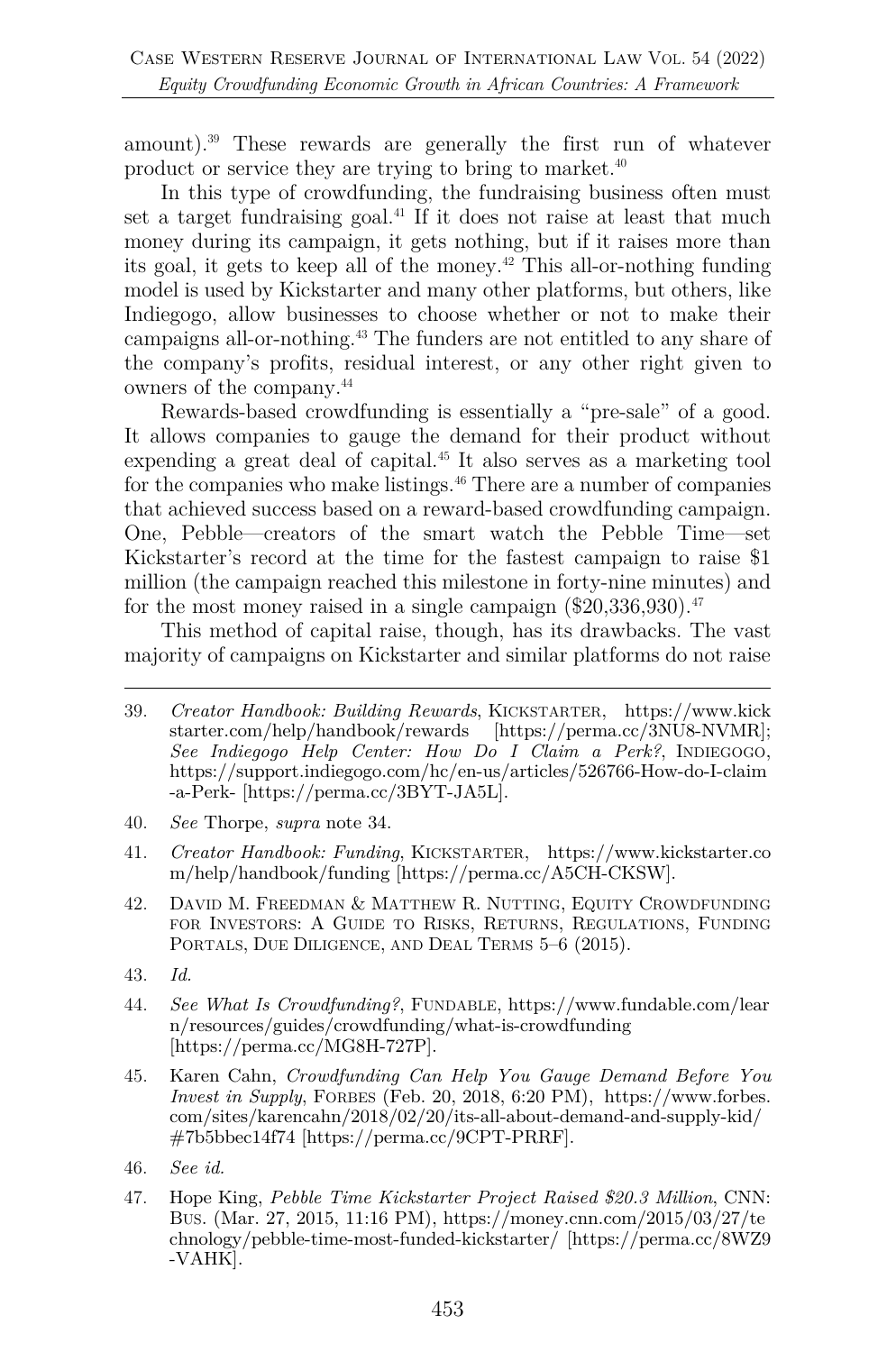nearly the amount of capital that was raised by Pebble.<sup>48</sup> Further, a failed crowdfunding campaign can have negative consequences for a business's prospects of obtaining venture capital funding in the future.<sup>49</sup>

3. Debt-Based

Debt- or lending-based crowdfunding occurs when a large pool of funders each contribute small loans to the fundraiser.<sup>50</sup> When making these loans, funders are offered a specific interest rate if the fundraiser reaches its funding goal, causing the loans to pay out.51 Platforms that offer this type of crowdfunding, like Prosper,52 for instance, set credit ratings for each listed project based on characteristics of the fundraiser.53 This method bypasses banks and traditional measures of creditworthiness, so it can be useful for entrepreneurs who are just getting off the ground and may have poor or no credit histories.<sup>54</sup>

4. Equity-Based

Equity-based crowdfunding, like the previous three types of crowdfunding, involves a fundraiser raising capital from a large pool of small investors.<sup>55</sup> As is often the case in rewards-based crowdfunding, equity-based crowdfunding platforms often utilize the all-or-nothing model—if the funding goal is not reached, the fundraiser gets nothing.<sup>56</sup> In equity-based crowdfunding, unlike other crowdfunding models, the

- 50. Paul Belleflamme et al., *The Economics of Crowdfunding Platforms*, 33 INFO. ECON. & POL'Y 11, 12–13 (2015).
- 51. *Id.* at 13.
- 52. *See Our Story*, PROSPER, https://www.prosper.com/about [https://perma.cc/68PY-FGBM].
- 53. Belleflamme et al., *supra* note 50, at 13–14.
- 54. *See id.* at 13, 18–19.
- 55. *See id.* at 13 (explaining the crowdfunding website Crowdcube claims to have funded over 200 campaigns for £35 million with over 146,000 investors, averaging about £240 per investor).
- 56. Sarah Kenshall, *Equity Crowdfunding Series #1: 5 Things You May Not Know About Equity Crowdfunding*, BURGES SALMON (Feb. 5, 2019), https://www.burges-salmon.com/news-and-insight/legal-updates/equitycrowdfunding-series-1-5-things-you-may-not-know-about-equitycrowdfunding/ [https://perma.cc/9T7W-GQHU].

<sup>48.</sup> *Key Crowdfunding Statistics*, STARTUPS.COM (Dec. 3, 2018), https://www.startups.com/library/expert-advice/key-crowdfundingstatistics [https://perma.cc/ZQW8-YKTR].

<sup>49.</sup> Paolo Roma et al., *Reward-Based Crowdfunding Campaigns: Informational Value and Access to Venture Capital*, 29 INFO. SYS. RES. 679, 691 (2018).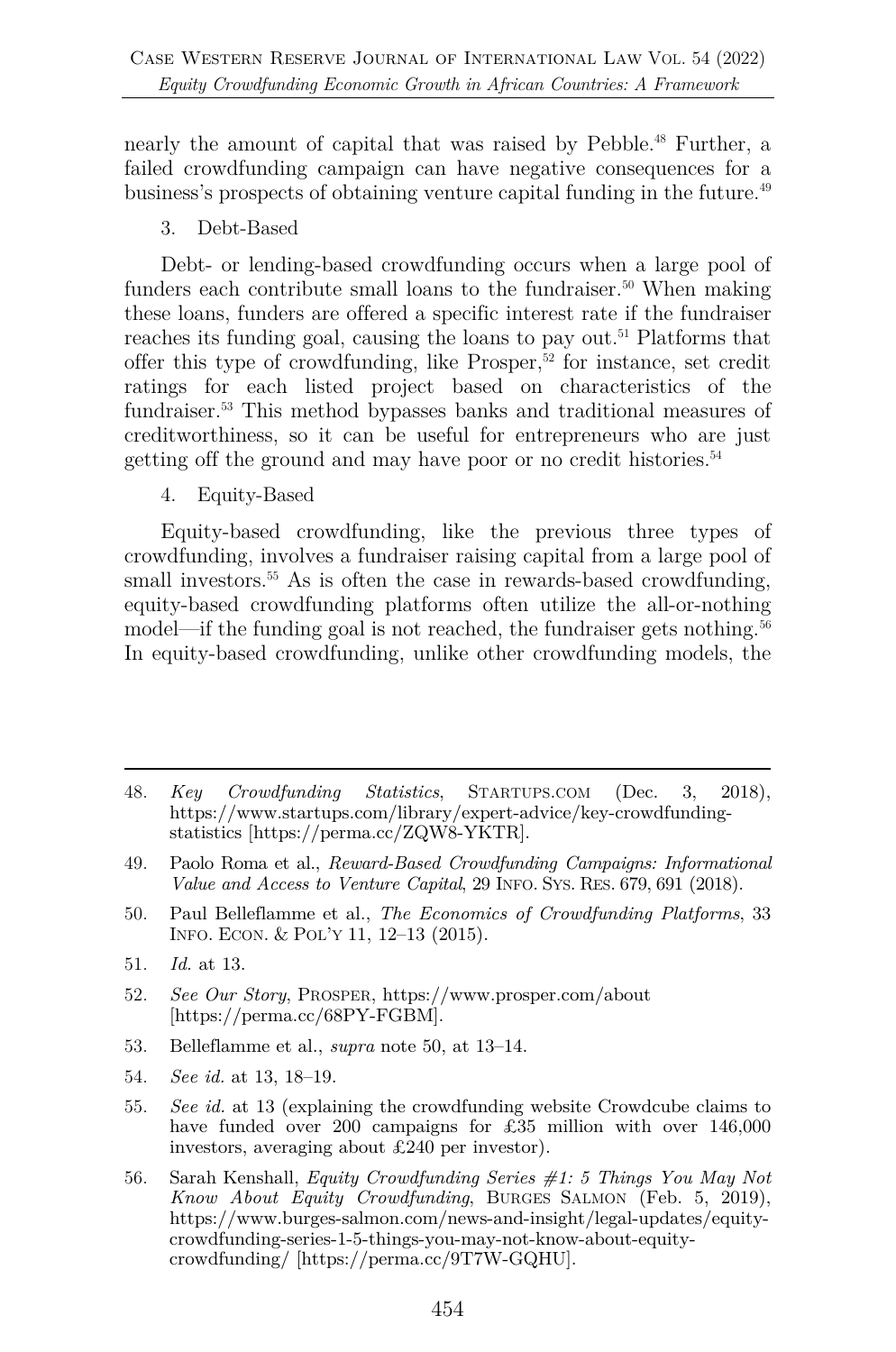funders, in exchange for their contribution, receive an equity stake in the company if the company reaches its funding goal. $57$ 

Because this cutting-edge type of crowdfunding involves the sale of securities, the issuing companies must comply with certain regulations. In the United States, these regulations are promulgated by the U.S. Securities and Exchange Commission ("SEC"). <sup>58</sup> The novelty of this type of financing means that regulatory regimes governing its use are still under development around the world,<sup>59</sup> and some countries have had greater success than others.<sup>60</sup>

#### IV. Implementing Cross-Border Equity Crowdfunding

Securities regulators around the world have been developing regulatory regimes to govern this new type of investment vehicle. $61$ However, very few, if any, of these regimes are the same, and some have led to greater success in the equity crowdfunding market than others. $62$ The regulations that govern these fundraising campaigns must strike a balance between being overly liberal, which could lead to pervasive fraud and illicit use of the system, and overly protectionist, which could stifle the growth of the industry. These regimes must also be compatible with one another or, ideally, uniform in order to facilitate international crowdfunding investment.

#### *A. The Problem*

Beyond the need for regulation that supports the equity crowdfunding market, the issue of investor protection needs to be addressed for international equity crowdfunding to be a viable means of accelerating economic growth in the developing economies of Africa. This Section discusses the problems faced by investors that must be mitigated for the framework to be successful.

- 58. Glustrom, *supra* note 31, at 301.
- 59. Nathan Rose, *How the World Regulates Equity Crowdfunding*, REGUL. REV. (June 26, 2019), https://www.theregreview.org/2019/06/26/rosehow-world-regulates-equity-crowdfunding/ [https://perma.cc/ZYJ2-5X6 G].
- 60. *See id.*
- 61. *Id.*
- 62. *See id.*

<sup>57.</sup> Howard Marks*, What Is Equity Crowdfunding?*, FORBES (Dec. 19, 2018, 8:00 AM), https://www.forbes.com/sites/howardmarks/2018/12/19/wha t-is-equity-crowdfunding/?sh=1cdaec603b5d [https://perma.cc/9XJL-K4 UZ].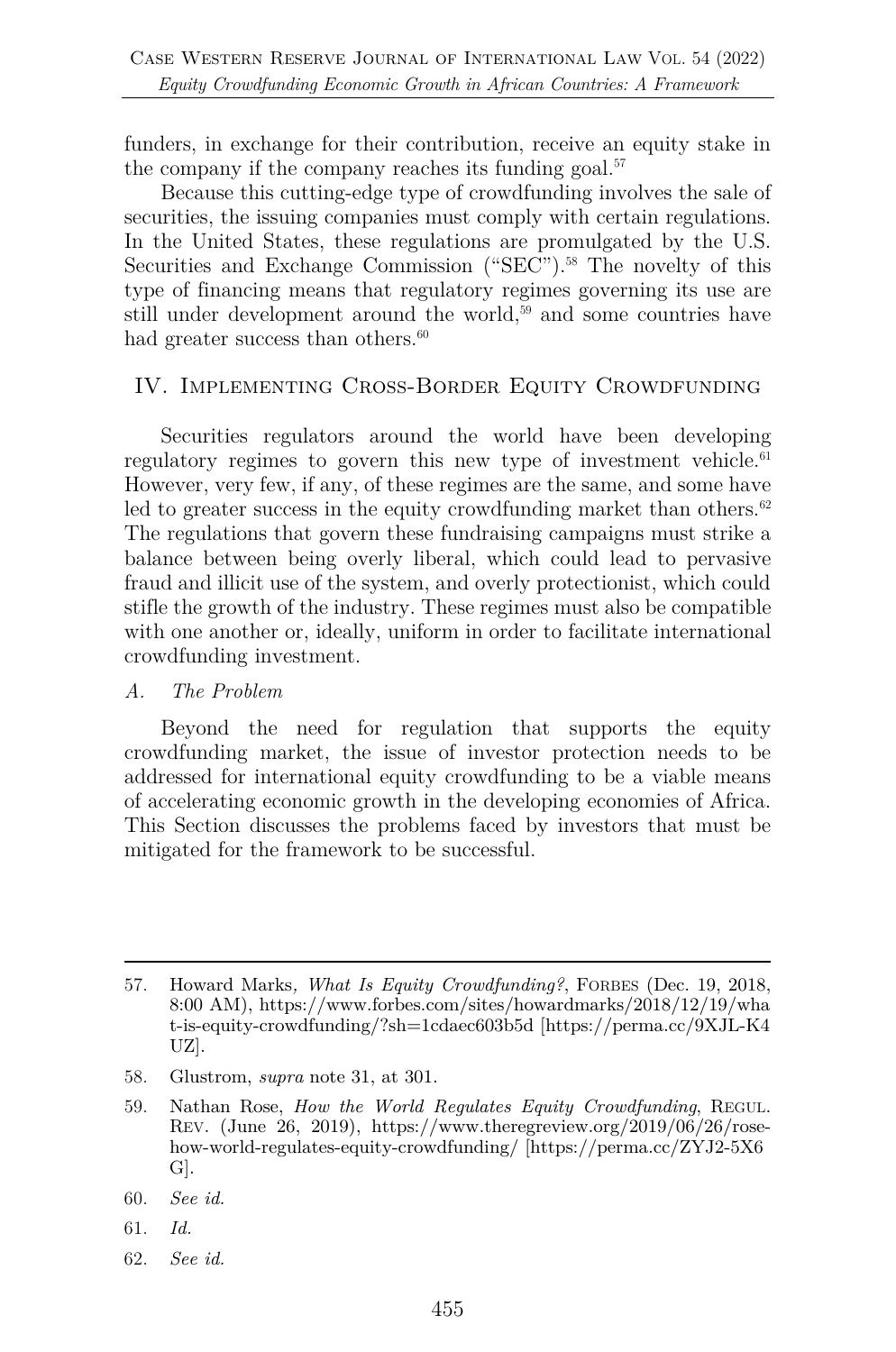#### 1. Information Asymmetry

The first problem that must be addressed is the risk borne by the potential investor caused by the asymmetry of information between the company to be invested in (the target SME) and the investor.63 Without being in company meetings with the management team, there is no way for an individual investor to be certain that the information that he or she has about the SME is accurate since company insiders have a monetary incentive to exaggerate the company's current performance and future prospects. $64$  To help overcome this information asymmetry, "reputational intermediaries" play an important role in vetting the target SMEs. <sup>65</sup> These institutions—including accounting firms that audit the financial information of the companies, investment banks that underwrite the shares, law firms that ensure compliance, and stock exchanges that list the equity shares—serve to "vouch" for companies that desire to sell equity shares. These institutions can be relied upon, as the damage to their reputation caused by allowing a firm to commit fraud would far outweigh the one-time benefit they may enjoy.<sup>66</sup>

Logically, if there are "bad" companies trying to fraudulently pass themselves off as "good" companies that are identified by these intermediaries, what is to prevent a "bad" intermediary? There is no one-size-fits-all solution to this problem, but the United States has seen success by using secondary intermediaries that vouch for the first-tier intermediaries in the form of mandated self-regulatory organizations, such as the requirement that investment banks be a member of the New York Stock Exchange or the National Association of Securities Dealers. <sup>67</sup> The United States also has a combination of regulatory bodies, enforcement agencies, and courts that police the whole ecosystem.68 This system, though, is not easily replicated. Governments must work vigilantly to prevent bad actors from infiltrating the ranks of the intermediaries.69

This information asymmetry affects all investors more dramatically, however, when an individual investor in the United States is seeking to purchase equity in a target SME located in a developing country on another continent. The information that the investor needs

- 65. *Id.* at 787.
- 66. *Id.*
- 67. *Id.* at 788.
- 68. *Id.* at 789–90. *See also* Elise Hansen, *SEC's 1st Crowdfunding Suit Targets Pair of Cannabis Cos.*, LAW 360 (Sept. 20, 2021, 11:52 AM) https://www.law360.com/articles/1423338 [https://perma.cc/DM57-FYDJ].
- 69. Black, *supra* note 63, at 789.

<sup>63.</sup> Bernard S. Black, *The Legal and Institutional Preconditions for Strong Securities Markets*, 48 UCLA L. REV. 781, 786 (2001).

<sup>64.</sup> *Id.*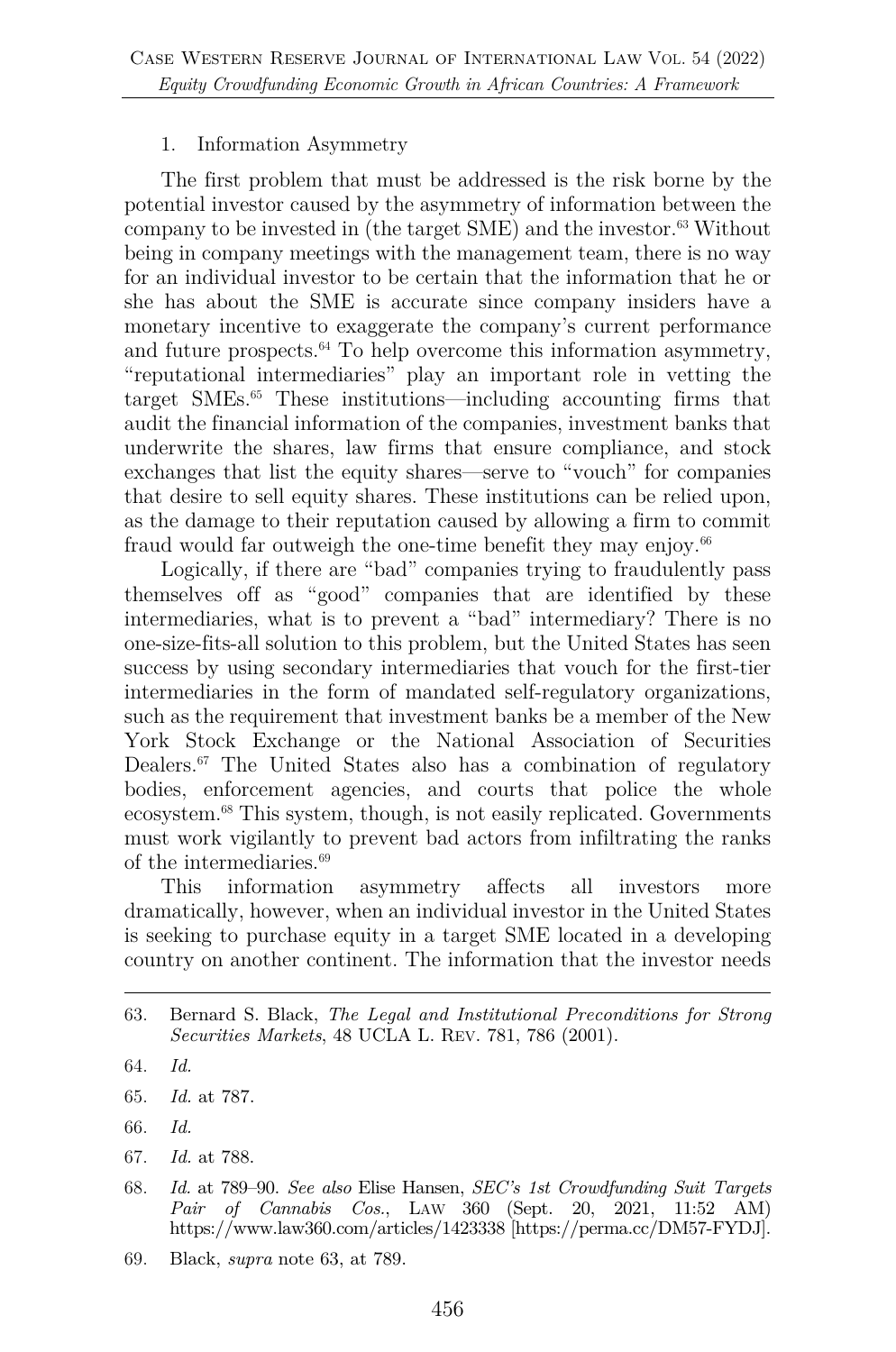regarding the business's current state and future prospects must filter through many additional intermediaries before it reaches the investor.<sup>70</sup> Also, other information regarding the culture, government, and sentiment in the target SME's country is much more difficult for the investor to obtain.71 Cultural differences can play a large part in an investor's value assessment of an investment,<sup>72</sup> and these differences are difficult to deduce without direct contact with the culture in question.

2. Political Risk

Political risk is a form of risk inherent in international business that is much more difficult to define. Scholars still debate how to define political risk, how to operationalize the concept, and even how to measure it.73 Organizations that purport to measure such risk algorithmically incorporate numerous variables to arrive at a political risk "score."74 However, most of the variables used by these companies are only tangentially related to the actual "political risk" that the score is seeking to uncover, and often it is unclear what risk the score is actually measuring.75

Though there is no consensus on a *precise* definition, a generally accepted definition of political risk is the risk to an investment based on war, terrorism, civil disturbance, expropriation, breach of contract by a government or government body, or currency inconvertibility.76 Stated differently, "political risks arise from the actions of national governments which interfere with or prevent international business transactions, or change the terms of agreements, or cause the confiscation of wholly or partially foreign-owned business property."77 The potential effects of war, terrorism, or general civil disturbance

- 70. *Id.* at 786, 789. *See also* Mark Cummins et al., *Addressing Information Asymmetries in Online Peer-to-Peer Lending*, *in* DISRUPTING FINANCE: FINTECH AND STRATEGY IN THE 21ST CENTURY 15, 26 (2018) (explaining that local forces, culture, language and other aspects of identity of borrowers and lenders impact international Peer-to-Peer lending platforms).
- 71. *See* Arjun Bhardwaj et al., *Host Country Cultural Influences on Foreign Direct Investment*, 47 MGMT. INT'L REV. 29, 30 (2007).
- 72. *See id.* at 30.
- 73. Jason Webb Yackee, *Political Risk and International Investment Law*, 24 DUKE J. COMP. & INT'L L. 477, 498 (2014).
- 74. *Id.* at 483–84.
- 75. *Id.* at 487.
- 76. *Political Risk Insurance*, NAT'L ASS'N INS. COMM'RS, https://content.nai c.org/cipr\_topics/topic\_political\_risk\_insurance.htm [https://perma.cc /9SSS-3H2K].
- 77. J. FRED WESTON & BART W. SORGE,INTERNATIONAL MANAGERIAL FINANCE 60 (1972).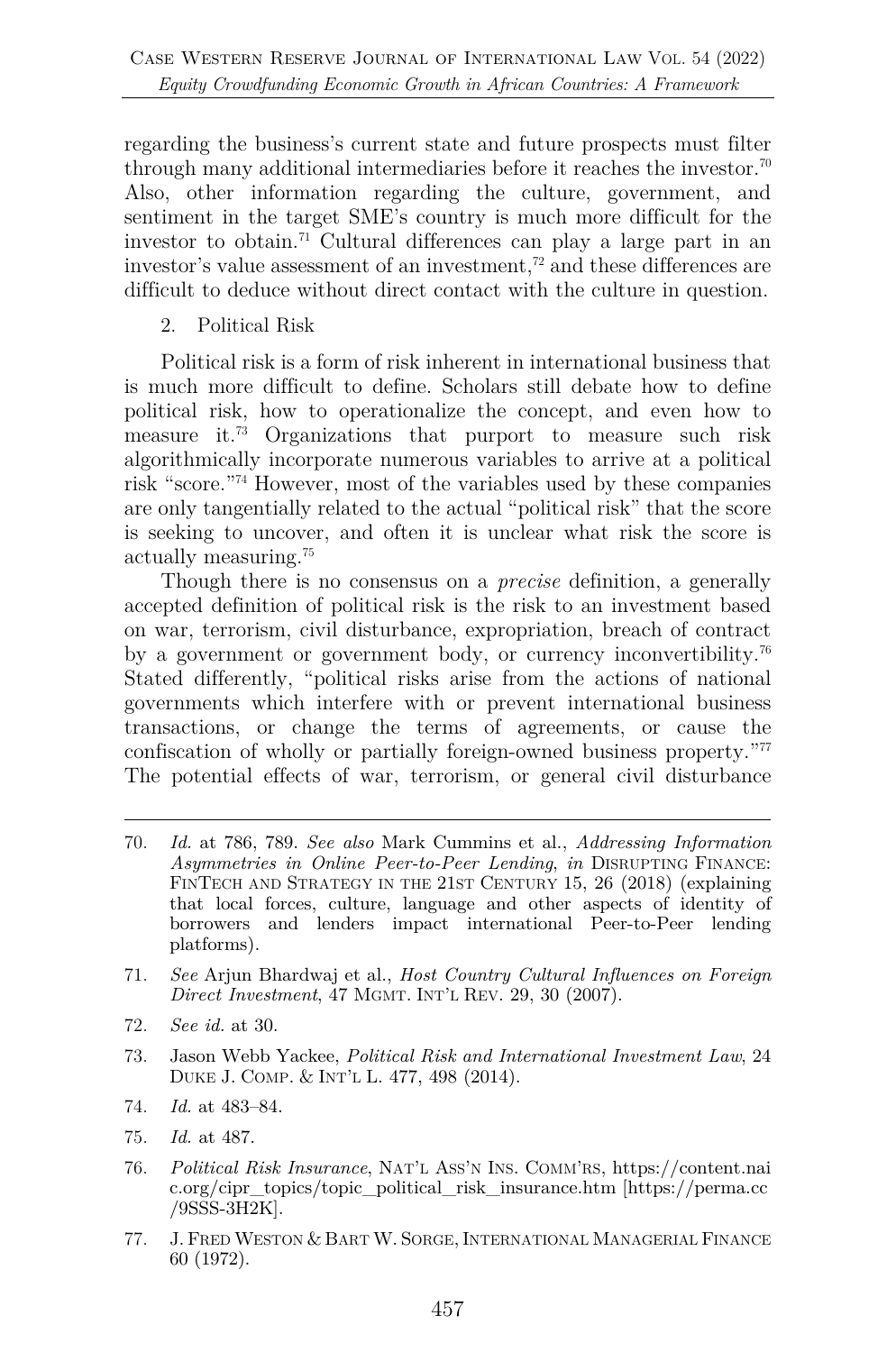should be relatively obvious: these scenarios can lead to destroyed assets or a total inability to conduct business.78 Also, the negative implications for an investment if a government breaches a contract with the investor are not difficult to imagine. The other two forms of generally accepted political risk may not be as obvious.

Expropriation occurs when a foreign government appropriates the assets of the investor without proper compensation.79 This is analogous to the concept of eminent domain in the United States. <sup>80</sup> However, in order for property to be justly appropriated by the United States government, fair compensation must be paid to the owner.<sup>81</sup> In the past, it was much more common for this form of "political risk" to be realized; however, recently, the concern has become "creeping expropriation."<sup>82</sup> Creeping expropriation, also called "regulatory expropriation,"83 occurs when a government makes incremental regulatory and legal changes, such as changing the tax rate or restricting repatriation of profits, that slowly erode the value of a foreign investment.<sup>84</sup>

Finally, the risk of inconvertible currency is realized when the investor is unable to legally convert the local currency (whether in the form of capital repayment, interest, principal, or other forms) into U.S. dollars.85 This issue can also occur when the investor is not legally able to extricate the U.S. dollars from the foreign country. <sup>86</sup> Inconvertibility can arise for a particular currency as a protection against currency devaluation when the currency is experiencing hyperinflation; however, it can also come about due to political motives of government officials. $87$ The latter is the political risk that concerns foreign investors.

- 82. Yackee, *supra* note 73, at 487–88.
- 83. *Id.* at 487–88.
- 84. Andrew T. Guzman, *Why LDCs Sign Treaties That Hurt Them: Explaining the Popularity of Bilateral Investment Treaties*, 38 VA. J. INT'L L. 639, 664 (1998).
- 85. James Chen, *Inconvertible Currency*, INVESTOPEDIA, https://www.invest opedia.com/terms/i/inconvertible\_currency.asp [https://perma.cc/GS74- 9877].
- 86. *See id.*
- 87. *Id.*

<sup>78.</sup> *Id.*

<sup>79.</sup> Will Kenton, *Expropriation*, INVESTOPEDIA, https://www.investopedia.co m/terms/e/expropriation.asp [https://perma.cc/4XPD-Z4R3].

<sup>80.</sup> *Id.*

<sup>81.</sup> *Id.*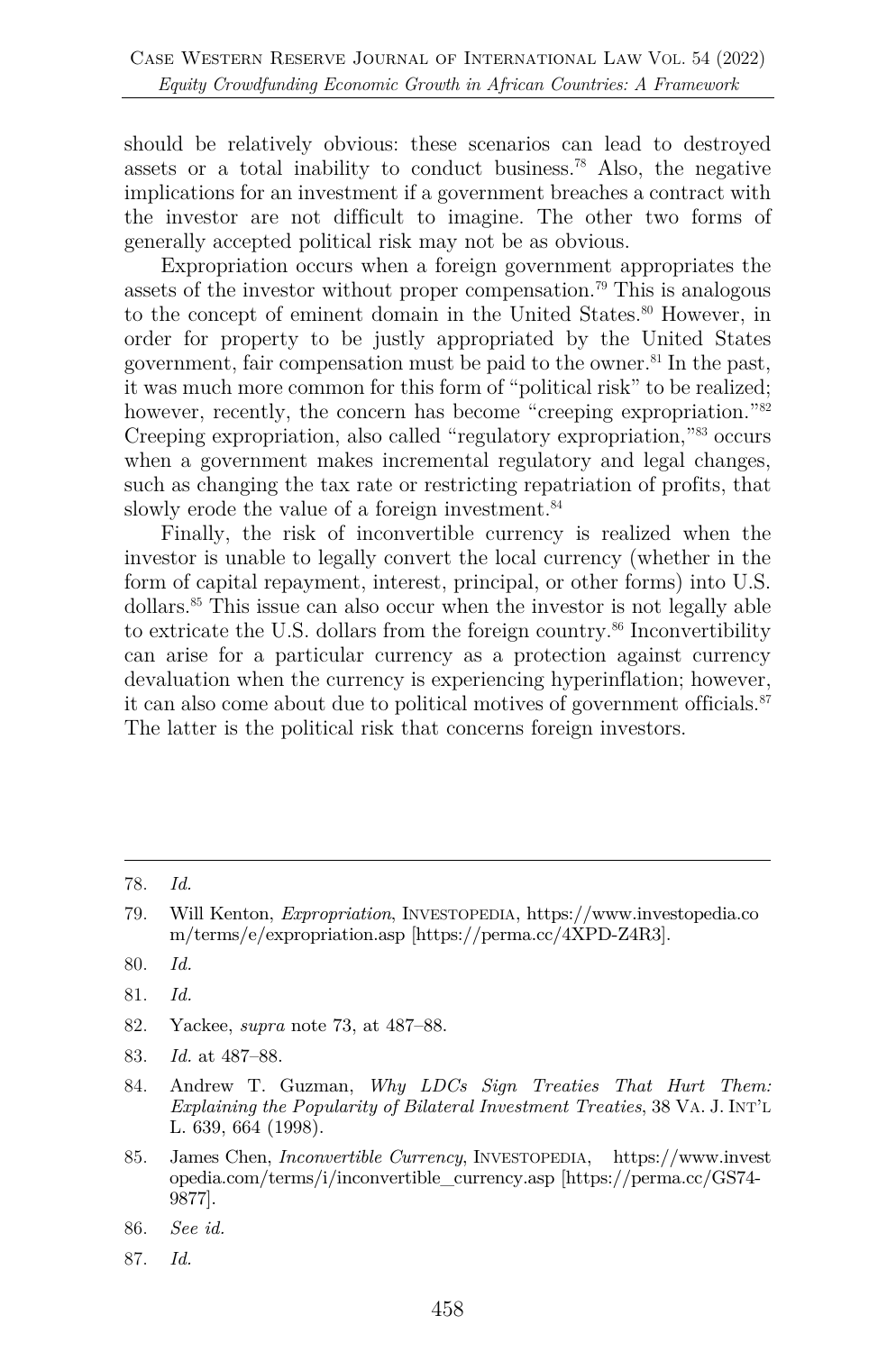There are organizations that sell "political risk insurance" to investors looking to invest in foreign companies.<sup>88</sup> However, for individual investors seeking a small investment in a developing country, these policies are cost-prohibitive. The insurance companies must underwrite the investment and make their own independent assessment of the political risk in the country and the viability of the project, both of which are intensive and costly processes.<sup>89</sup> One such political risk insurance company, the Multilateral Investment Guarantee Agency, a part of the World Bank Group, lists its underwriting fee alone at \$5,000 minimum.<sup>90</sup>

3. Enforceability

Even if the above-mentioned issues were addressed to the furthest extent possible, there will always be wrongdoers who find ways around the safeguards in an attempt to defraud investors. In the United States, the Securities Exchange Act of 1934 created the SEC as a watchdog agency to police the sale of securities.<sup>91</sup> The rules promulgated by the SEC create standards for companies that wish to raise capital through the sale of equity on a public stock exchange.<sup>92</sup> Among other things, these standards require disclosures of all information relevant to the performance and prospects of the company (including audited financial information), mandate the underwriting of the company's shares by an investment bank, and require periodic reporting on the standing of the firm.<sup>93</sup> These requirements were implemented to ensure full information is given to potential investors.94

The SEC also established the liability for those who commit securities fraud.<sup>95</sup> These penalties may not be restricted to the issuer of the securities alone; some state laws impose liability on the accountants, lawyers, bankers, and others involved in the transaction for failing to

- 91. Securities Exchange Act of 1934, 15 U.S.C. § 78 (1934).
- 92. SCOTT BAUGUESS ET AL., U.S. SEC. & EXCH. COMM'N, CAPITAL RAISING IN THE U.S.: AN ANALYSIS OF THE MARKET FOR UNREGISTERED SECURITIES OFFERINGS, 2009–2017, at 1, 3 (2018).
- 93. *See Registration Under the Securities Act of 1933*, INVESTOR.GOV: U.S. SEC. & EXCH. COMM'N, https://www.sec.gov/fast-answers/answersregis3 3htm.html (last updated Sept. 2, 2011).
- 94. *See id.*
- 95. 17 C.F.R. § 240.10b–5 (2010).

<sup>88.</sup> Bethan Moorcraft, *What is Political Risk Insurance?*, INS. BUS. AM. (Mar. 18, 2019), https://www.insurancebusinessmag.com/us/guides/what-ispolitical-risk-insurance-162502.aspx [https://perma.cc/W3HP-DJYB].

<sup>89.</sup> *See What We Do: Our Process*, MULTILATERAL INV. GUARANTEE AGENCY, https://www.miga.org/our-process [https://perma.cc/BA5Q-G5HR].

<sup>90.</sup> *Id.*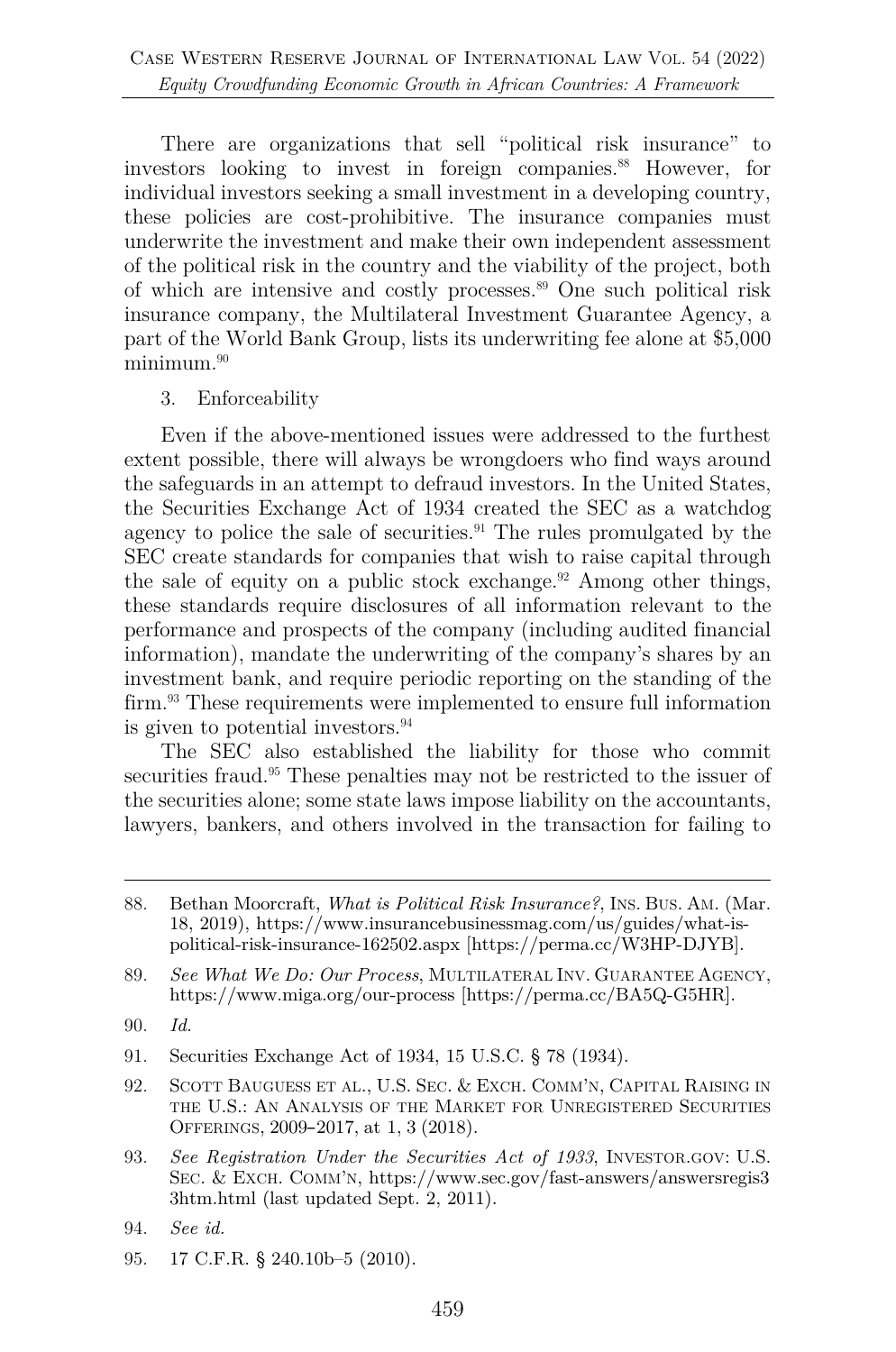serve as effective gatekeepers.<sup>96</sup> These penalties generally serve as an effective deterrent of fraud.97

Further, the rules created by the SEC also allow for investors to seek damages in court.<sup>98</sup> In the United States, securities fraud cases often proceed as class action suits and often result in multi-milliondollar settlements.99 These cases are very enticing to plaintiffs' attorneys due to the potential size of the awarded damages.100

Until recently, American investors could seek damages for securities fraud from foreign companies pursuant to Section 10b–5 of the Securities Exchange Act, which provides that:

It shall be unlawful for any person, directly or indirectly, by the use of any means or instrumentality of interstate commerce, or of the mails or of any facility of any national securities exchange,

(a) To employ any device, scheme, or artifice to defraud,

(b) To make any untrue statement of a material fact or to omit to state a material fact necessary in order to make the statements made, in the light of the circumstances under which they were made, not misleading, or

(c) To engage in any act, practice, or course of business which operates or would operate as a fraud or deceit upon any person, in connection with the purchase or sale of any security.101

The case law, coming disproportionately from the U.S. Court of Appeals for the Second Circuit, had created two different tests to determine if a court had jurisdiction to hear a case of extraterritorial securities fraud: the effects test and the conduct test.<sup>102</sup> The effects test required that the fraudulent activity must have had sufficient effects

102. Joshua L. Boehm, *Private Securities Fraud Litigation After* Morrison v. National Australia Bank: *Reconsidering a Reliance-Based Approach to Extraterritoriality*, 53 HARV. INT'L L.J. 249, 253–54 (2012).

<sup>96.</sup> Jennifer J. Johnson, *Secondary Liability for Securities Fraud: Gatekeepers in State Court*, DEL. J. CORP. L. 463, 475–76 (2011).

<sup>97.</sup> *Id.* at 507.

<sup>98.</sup> *Id.* at 470.

<sup>99.</sup> *See, e.g.*, Alison Frankel, *Securities Fraud Defendant Agrees to Pay \$217.5 Million to Opt-Outs. A Portent?*, REUTERS (Oct. 29, 2018), https://www. reuters.com/article/lega-us-otc-securities/securities-fraud-defendant-agrees -to-pay-217-5-million-to-opt-outs-a-portent-idUSKCN1N32JI [https://perma.cc/F86B-P8RK].

<sup>100.</sup> *See id.*

<sup>101.</sup> 17 C.F.R. § 240.10b–5 (2010).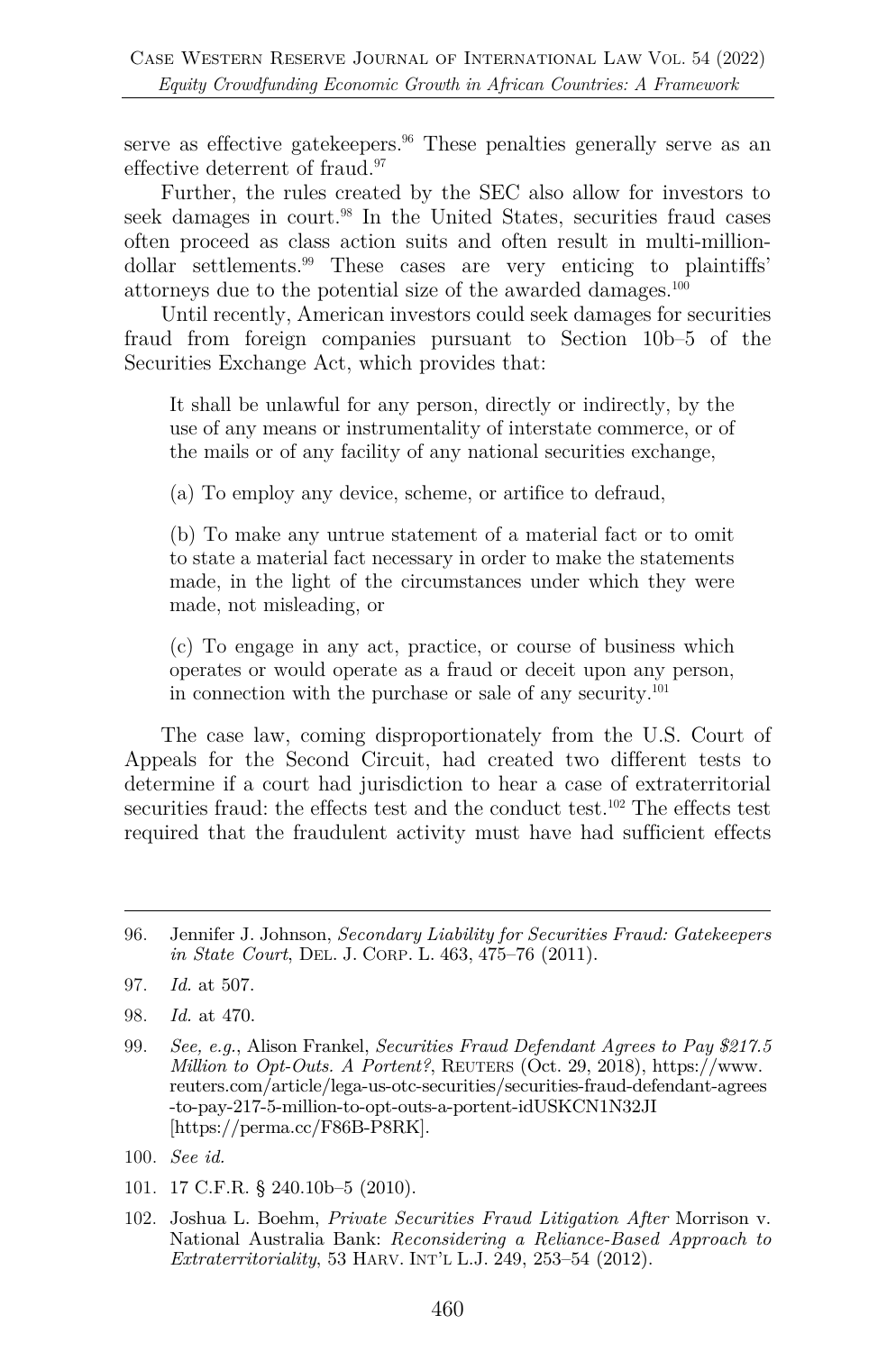on an American investor.103 The court described the test in *Bersch v. Drexel Firestone*, <sup>104</sup> explaining that the court had subject matter jurisdiction over fraud committed abroad if the acts "result in injury to purchasers or sellers of those securities in whom the United States has an interest, not where acts simply have an adverse effect on the American economy or American investors generally."105 Under this interpretation of the statute, American investors who are defrauded by foreign companies in the purchase and sale of securities would likely have had a cause of action that could be heard by the federal courts of the United States.<sup>106</sup>

The other construct the Second Circuit employed centered on the conduct involved in the underlying activity that led to the fraud occurring. The court explained that the critical factor was that "significant conduct" in furtherance of the fraud was performed in the United States, regardless of whether American shareholders ultimately bore the loss.107 Opining on Congress's lack of clarity with regard to the scope of extraterritorial jurisdiction, Judge Friendly reasoned that Congress must not have wanted the United States "to be used as a base for manufacturing fraudulent security devices for export, even when these are peddled only to foreigners."108 Complicating matters, other Federal Circuits could not agree on the breadth of the conduct test, and thus, it was applied differently depending on the court.109 This interpretation is much more fact-dependent than the effects test, but in many cases, American investors would likely be able to bring claims in U.S. courts under this regime.

In June 2010, both tests were explicitly overruled by the Supreme Court of the United States. The case of *Morrison v. National Australia Bank*<sup>110</sup> is an "f-cubed" case, which means it was a claim brought by a foreign investor in a foreign company whose shares are traded on a foreign exchange.111 The claim was brought by Australian investors in

- 104. Bersch v. Drexel Firestone, Inc., 519 F.2d 974 (2d Cir. 1975).
- 105. *Id.* at 989.
- 106. *Id.* at 992–93.
- 107. Boehm, *supra* note 102, at 255.
- 108. IIT v. Vencap, Ltd., 519 F.2d 1001, 1004 (2d Cir. 1975) (holding that the conduct test was passed and the Court had subject matter jurisdiction because the fraudulent activity of the Bahama-based company occurred almost entirely in the United States).
- 109. Boehm, *supra* note 102, at 256–57.
- 110*.* Morrison v. Nat'l Austl. Bank Ltd., 561 U.S. 247 (2010).
- 111. Simon Goldring, *The End of "F-Cubed" Claims*, LEXOLOGY (July 5, 2010), https://www.lexology.com/library/detail.aspx?g=cf032c65-95a8-404c-8a98 -2c30810db574 [https://perma.cc/B5EJ-4TH4].

<sup>103.</sup> *Id.* at 254.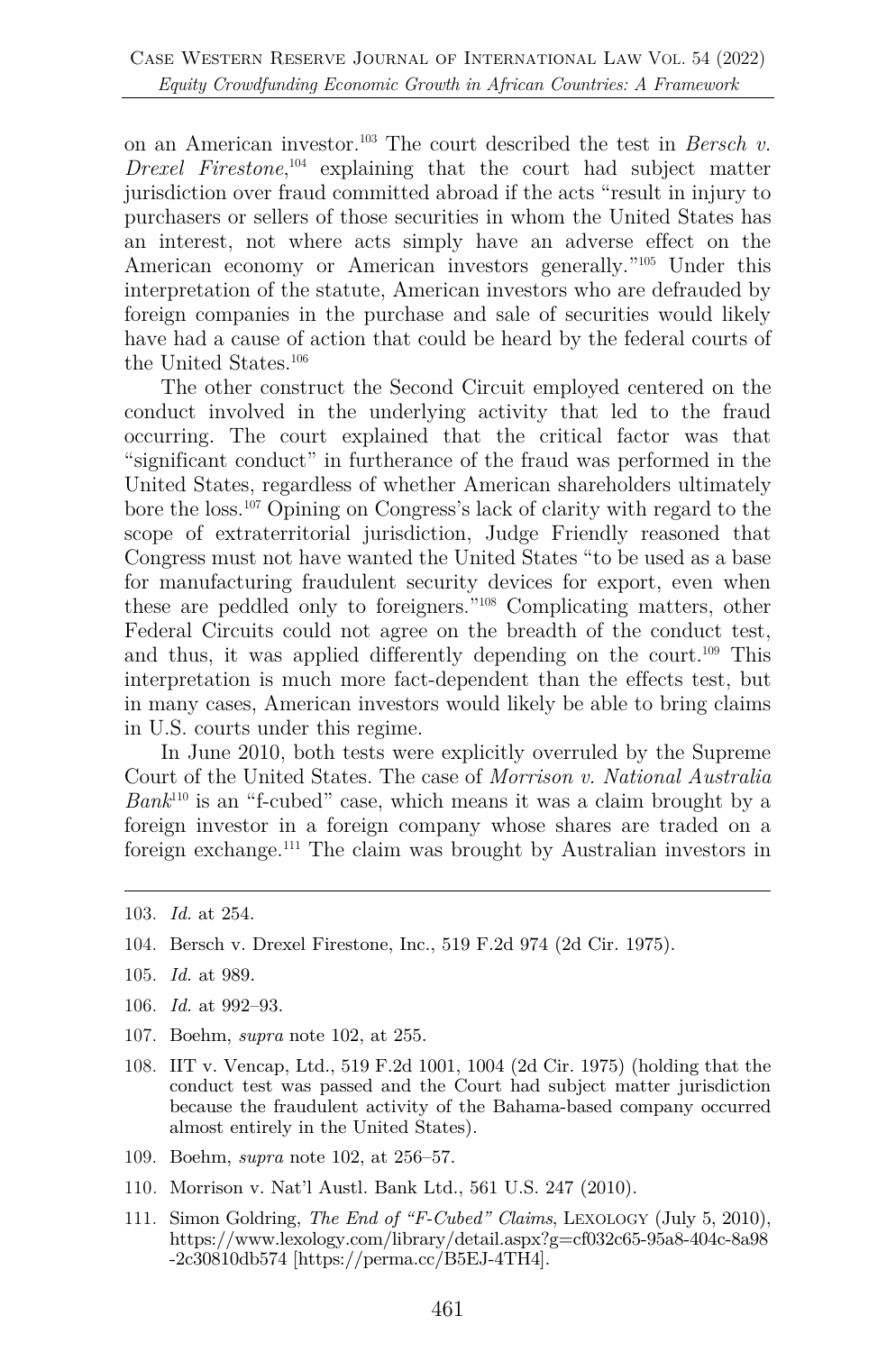National Australia Bank ("NAB"), which had acquired a Florida-based mortgage servicer called HomeSide.<sup>112</sup> The management of HomeSide manipulated the financials of the company to make profitability and prospects look very good, but three years after the acquisition, NAB wrote down nearly \$2 billion in relation to HomeSide, and thus, the investors brought suit.113 The Supreme Court first clarified that the extraterritorial reach of the Court was a merits question, not a question of subject matter jurisdiction.114 The Court then went on to state that Section 10(b) does not give a cause of action to foreign plaintiffs suing American or foreign investors for alleged fraud relating to securities traded on a foreign stock exchange,<sup>115</sup> and that it only applies to "transactions in securities listed on domestic exchanges, and domestic transactions in other securities."116 The Court reasoned that, because Congress was silent on the extraterritorial application of the statute, none should exist.117 This holding effectively ended "f-cubed" claims and raised many questions about the protection of American investors.

In July 2010, Congress passed the Dodd-Frank Act, which attempted to establish a version of the conduct test as the guiding metric. <sup>118</sup> However, since the provision was stated in terms of whether or not the court had jurisdiction instead of in terms of the merits of the claim, it had little effect on the precedent set by the Court in *Morrison*. 119

The path to redress for a fraud committed by a foreign company that is not listed on an American exchange could now be arduous or even impossible. The SEC does cooperate with foreign securities regulators in order to prosecute international securities fraud,120 and in some cases, there may be a bilateral treaty in place between the United States and the host country which more clearly explains the

- 114. *Id.* at 258.
- 115. *Id.*
- 116. Morrison v. Nat'l Austl. Bank Ltd., 561 U.S. 247, 267 (2010).
- 117. *Id.* at 265.
- 118. *See* Dodd-Frank Wall Street Reform and Consumer Protection Act, Pub. L. No. 111–203, 124 Stat. 1376 (2010).
- 119. Boehm, *supra* note 102, at 261.
- 120. *International Enforcement Assistance*, U.S. SEC. & EXCH. COMM'N, https://www.sec.gov/about/offices/oia/oia\_crossborder.shtml [https:// perma.cc/93RB-7YYB].

<sup>112.</sup> Boehm, *supra* note 102, at 257.

<sup>113.</sup> *Id.*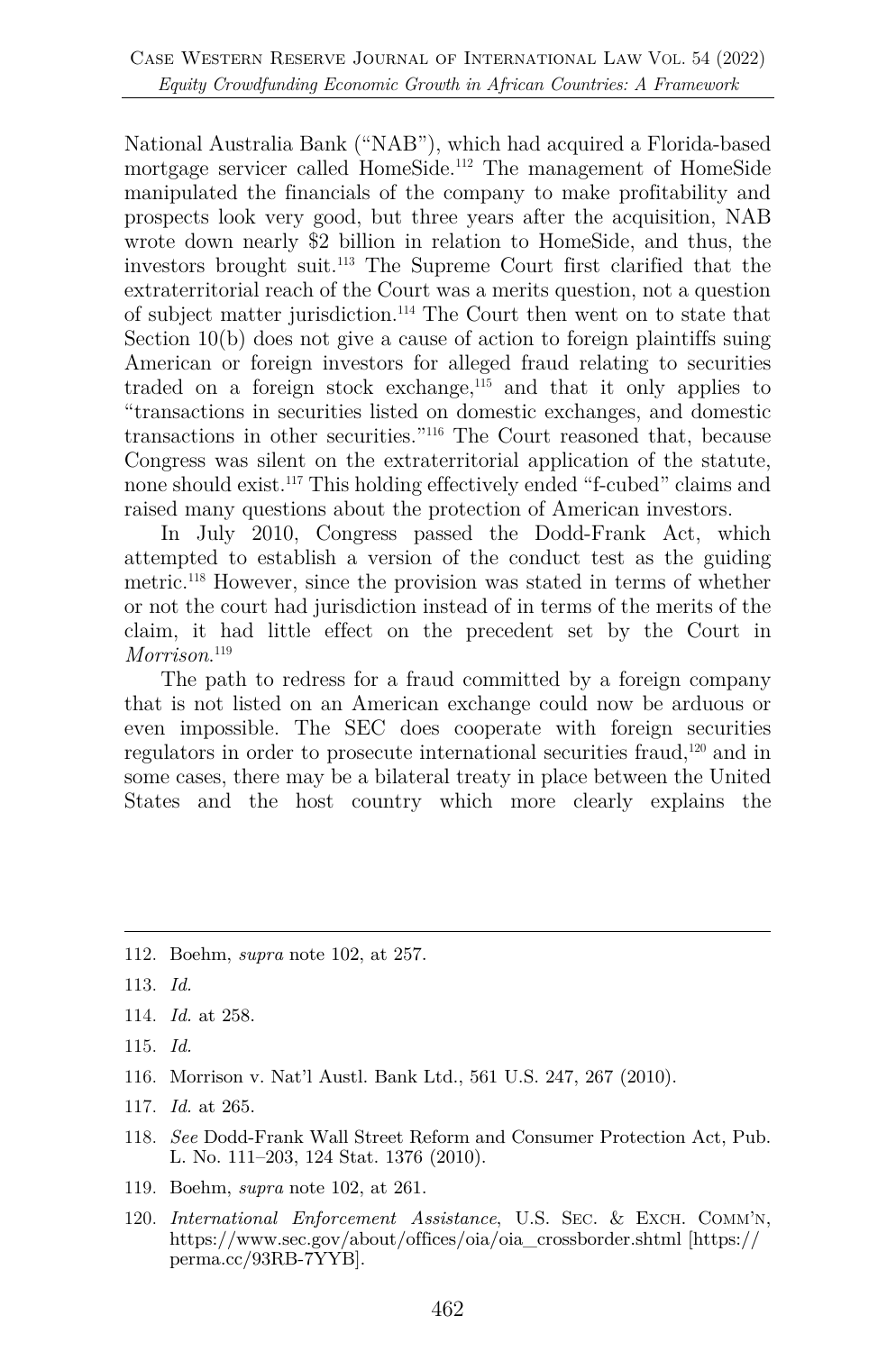enforcement of anti-fraud measures.<sup>121</sup> This can sometimes be helpful, but litigating the case is not always possible.

Even if an investor is able to ascertain the correct forum for his or her claim, there still exist other barriers to redress. Individual investors purchasing equity in highly speculative businesses in developing nations are not likely investing a large sum of money, and, therefore, absent a large class of claimants, the amount in controversy will likely not rise to the level of jurisdiction for certain courts, like the federal courts of the United States.122 If this requirement does not bar the investors claim, though, the prospect of relatively insignificant damage awards do little to entice plaintiffs' attorneys who have the resources to argue such complex cases. The damage awards ignore the exorbitant costs of litigating internationally that the plaintiff would be forced to pay, and which would likely far outweigh any potential award.

In order to overcome this issue and give international equity crowdfunding investors the certainty that they will have recourse in the case of securities fraud, the nations involved will need to create multilateral treaties that unify the definition of fraud and the violations that result in fraud liability. The treaties must clearly describe the mechanisms that will be used to enforce these laws.

4. Incentives

An investor, who can invest his or her money in United States Treasury bills and realize a "risk-free" return of about  $1.5\%,^{123}$  must be properly compensated for the greatly magnified risk of their investment in order to be incentivized to invest in developing African countries. This additional compensation is known as the "risk premium," and the risk premium expected by investors increases as the likelihood of losing their invested capital increases. $124$  In startup financing, the rule of thumb is that one third of target companies fail and return nothing, one third return the original investment, and one third generate

- 121. Mark Kantor, *Little Has Changed in the New U.S. Model Bilateral Investment Treaty*, 27 INT'L CTR. SETTLEMENT INV. DISPS. REV. 335, 366 (2012).
- 122. 28 U.S.C. § 1332(a) (federal jurisdiction when the matter in controversy exceeds \$75,000).
- 123. Prior to the outbreak of the COVID-19 pandemic, the rate was estimated at 1.5%. *See 3-Month Treasury Bill: Secondary Market Rate*, FED. RSRV. ECON. DATA, https://fred.stlouisfed.org/series/TB3MS [https://perma. cc/W3KH-MNCB]. By year two of the pandemic, as this Note goes to print, it has dropped to .04%. *See* Eric Milstein & David Wessel, *What Did the Fed Do in Response to the COVID-19 Crisis?*, BROOKINGS, https://www.brookings.edu/research/fed-response-to-covid19/ [https://perma.cc/MH5W-RGVX].
- 124. Adam Hayes, *Risk Premium*, INVESTOPEDIA, https://www.investopedia. com/terms/r/riskpremium.asp [https://perma.cc/85AQ-YDL3].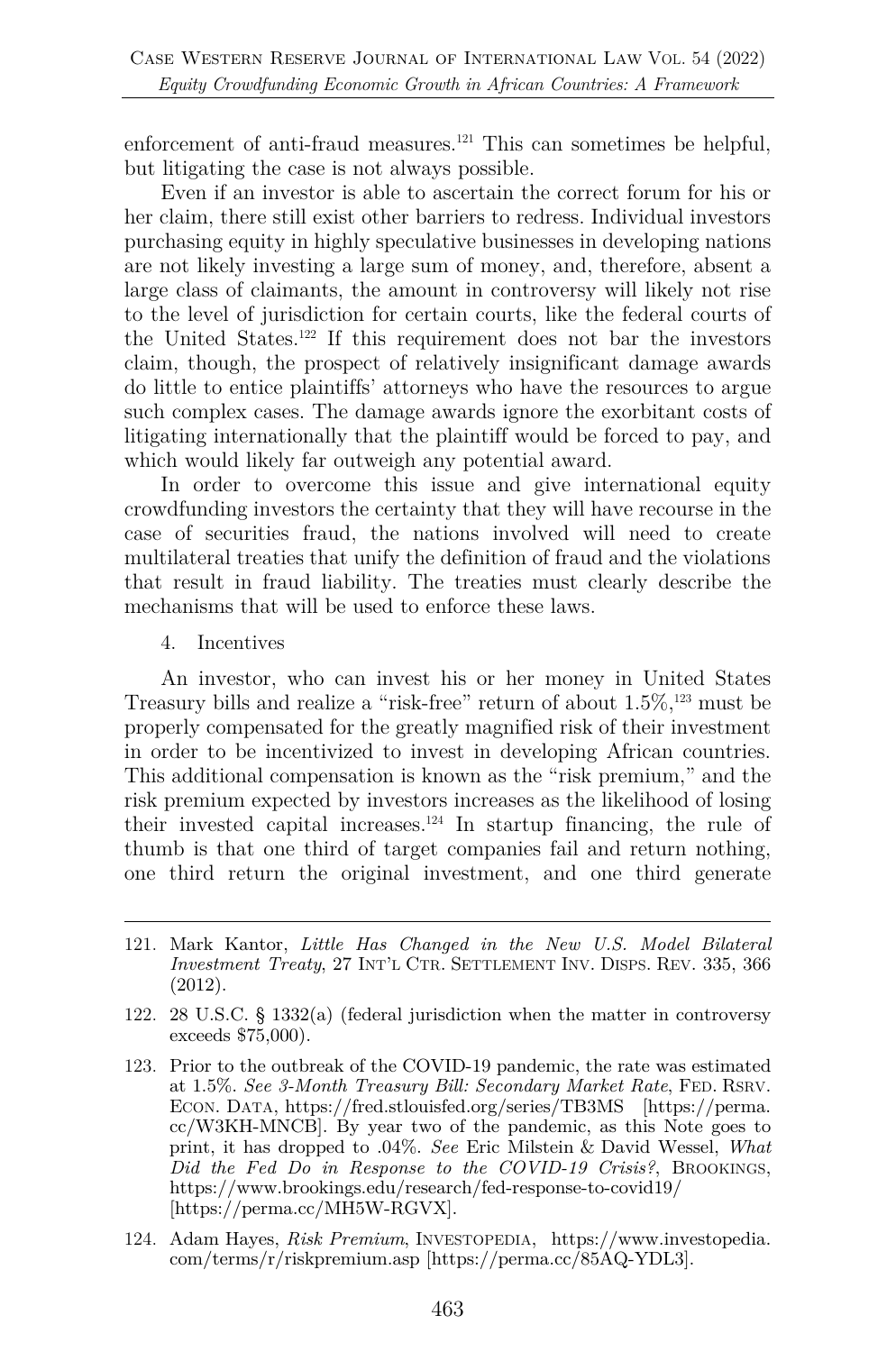significant returns.<sup>125</sup> Therefore, in order for equity crowdfunding in Africa to generate returns large enough to keep foreign investors interested, about one third of the campaigns that are successfully funded must succeed.<sup>126</sup> Eventually, as the ecosystem develops and venture capital firms target African SMEs with greater amounts of capital, the very remote chance of a "unicorn"127 in Africa could become a reality. Until then, though, there must be incentives to invest in African SMEs that make the small likelihood of choosing a target company that results in significant positive returns more palatable to potential investors.

One such incentive is the prospect of greater portfolio diversification, as small firms in developing countries are far removed from the economic pressures impacting American companies, and thus, will not be highly correlated with fluctuations impacting the American market.<sup>128</sup> However, efficient diversification can be achieved through participation in only developed markets with lower risk, and further diversification can very easily suffer from diminishing returns.<sup>129</sup> Therefore, diversification is more often an incentive for corporations, rather than individual investors, to make foreign investments.<sup>130</sup>

The host country can make a serious impact when it comes to such incentives. If the government of the country is "bought-in" on the importance of small business growth for the growth of the economy as a whole, that government's motivations will be aligned with foreign investors—they both have an interest in the success and profitability of the target SME. To leverage this motivational alignment, host governments could offer fund matching programs, in which a government agency pledges to match money contributed by a foreign investor to an SME in the country. In this way, the company has a "double" influx of capital, hopefully allowing it to grow even more quickly, thus achieving the goals of the country and the investor.

- 125. Manoj Ranaweera, *The 10x Return Model of VC Funding*, TECHCELERATE VENTURES (May 5, 2021), https://www.techcelerate.ventures/2018/12/ the-10x-return-model-of-vc-funding/ [https://perma.cc/K3KB-2JVN].
- 126. *Id.*
- 127. James Chen, *Unicorn*, INVESTOPEDIA (Mar. 29, 2021), https://www.invest opedia.com/terms/u/unicorn.asp [https://perma.cc/TYQ3-3YK5] (defining a "unicorn," in venture capital parlance, as a "privately held startup company with a value of over \$1 billion".
- 128. Joost Driessen & Luc Laeven, *International Portfolio Diversification Benefits: Cross-Country Evidence from a Local Perspective*, 31 J. BANKING & FIN. 1693, 1704–05 (2007).
- 129. Silvio J. Camilleri & Gabriella Galea, *The Diversification Potential Offered by Emerging Markets in Recent Years*, 1 FAC. ECON., MGMT. & ACCT. RSCH. BULL., no. 3, 2009, at 21, 31.
- 130. Jeff Madura & Ann M. Whyte, *Diversification Benefits of Direct Foreign Investment*, 30 MGMT. INT'L REV. 73, 73 (1990).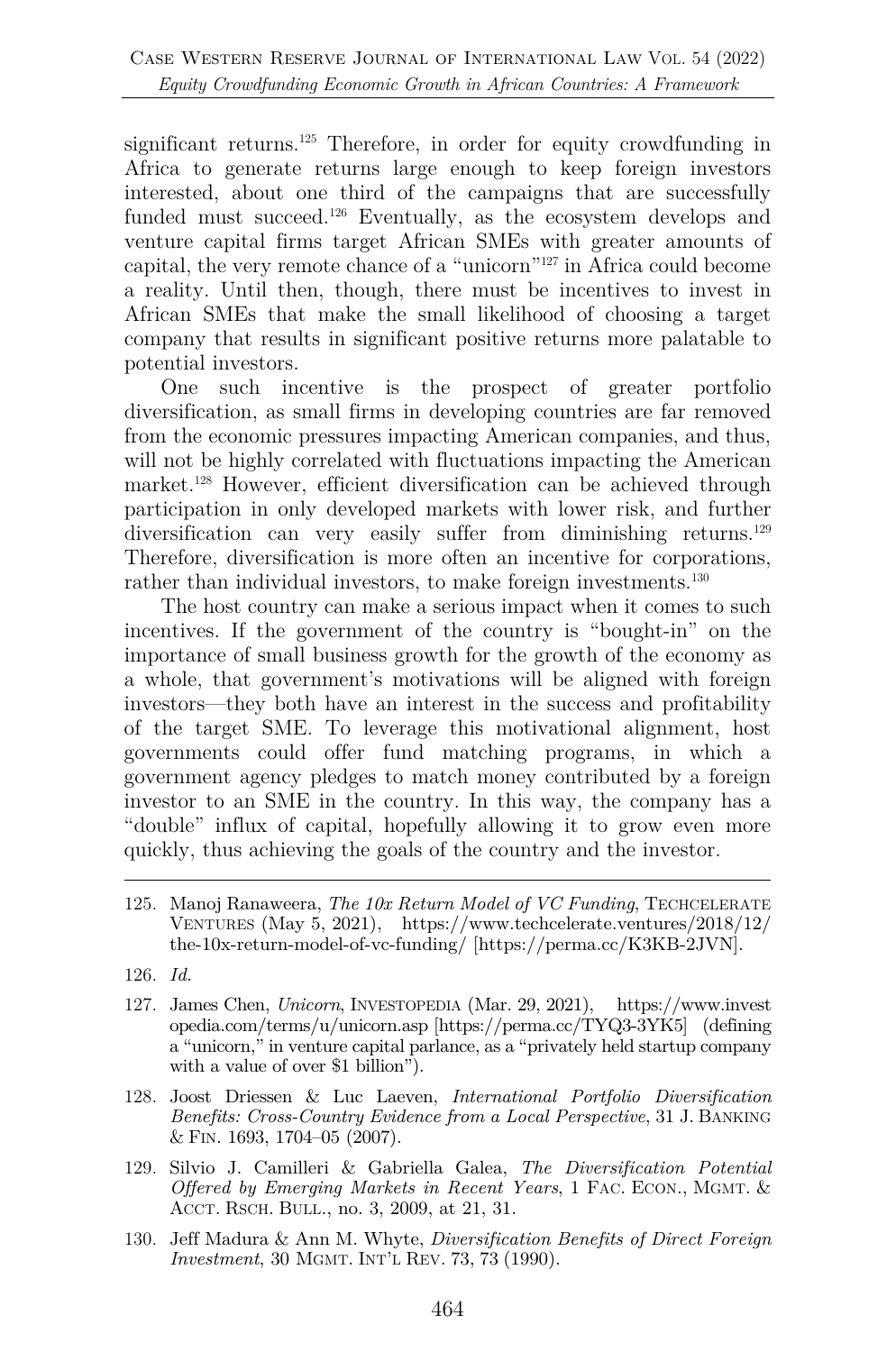The host countries that have realized the importance of small business growth to overall economic prosperity have also begun to implement other programs to encourage and support entrepreneurship.131 These programs include government-backed funds that give grants and other forms of capital to startup companies.<sup>132</sup> Also, some governments have started incubator programs in which entrepreneurs spend a period of time with a group of experienced investors and business owners who help them develop their business plan and prepare their business for growth.133 Tax breaks on investment in SMEs from the host country are also becoming a popular form of incentive enacted by African governments.134 All of these programs contribute to an environment that is receptive to the needs of entrepreneurs, making investment in these African nations much more enticing. Investors can see that the government of the host country is also working toward the success of the target SME.

#### *B. Where Is African Equity Crowdfunding Today?*

Today, there are hundreds of crowdfunding platforms providing financing all over the world. In Africa, the number of such platforms is growing rapidly; however, there are still few success stories from equity crowdfunding platforms on the continent. For example, South Africa has the equity crowdfunding platform Uprise.<sup>135</sup> Africa has completed a couple successful campaigns: Drifter Brewing Company completed a campaign raising approximately  $$200,000$  in  $2018^{136}$  and, in 2019, Intergreatme, a regtech startup, successfully raised over \$2 million.<sup>137</sup>

- 134. *See, e.g*., Meghan McCormick, *Africa Needs More Angel Investors*, FORBES (June 16, 2019, 7:21 AM), https://www.forbes.com/sites/meghanmccormi ck/2019/06/16/africa-needs-more-angel-investors/#4b89d3922d24 [https://perma.cc/RH9B-FZF2] (describing the South African law that makes all funds invested in small business 100% tax deductible).
- 135. *About Us*, UPRISE.AFRICA, https://uprise.africa/about-us [https://perma.cc/ GT9V-ATXZ].
- 136. Lebohang Thulo, *Drifter Brewing Co. Reaches R3 Million Crowdfunding Goal*, SME SOUTH AFR. (May 3, 2018), https://smesouthafrica.co.za/cra ft-beer-startup-drifter-brewing-co-reaches-r3-million-equity-crowdfunding -goal/ (last visited Feb. 2, 2022).
- 137. Tom Jackson, *SA Regtech Startup Intergreatme Ends Crowdfunding Campaign After Securing \$2.19m*, DISRUPT AFR. (May 30, 2019), https://disrupt-africa.com/2019/05/sa-regtech-startup-intergreatme-ends-

<sup>131.</sup> *E.g*., Aubrey Hruby, *Entrepreneurship Funds in Africa: Distinguishing the Good from the Bad*, CONVERSATION (Apr. 29, 2019, 6:37 AM), http://theconversation.com/entrepreneurship-funds-in-africa-distinguishin g-the-good-from-the-bad-115927 [https://perma.cc/8KCD-FJ4E].

<sup>132.</sup> *Id.*

<sup>133.</sup> *Id.*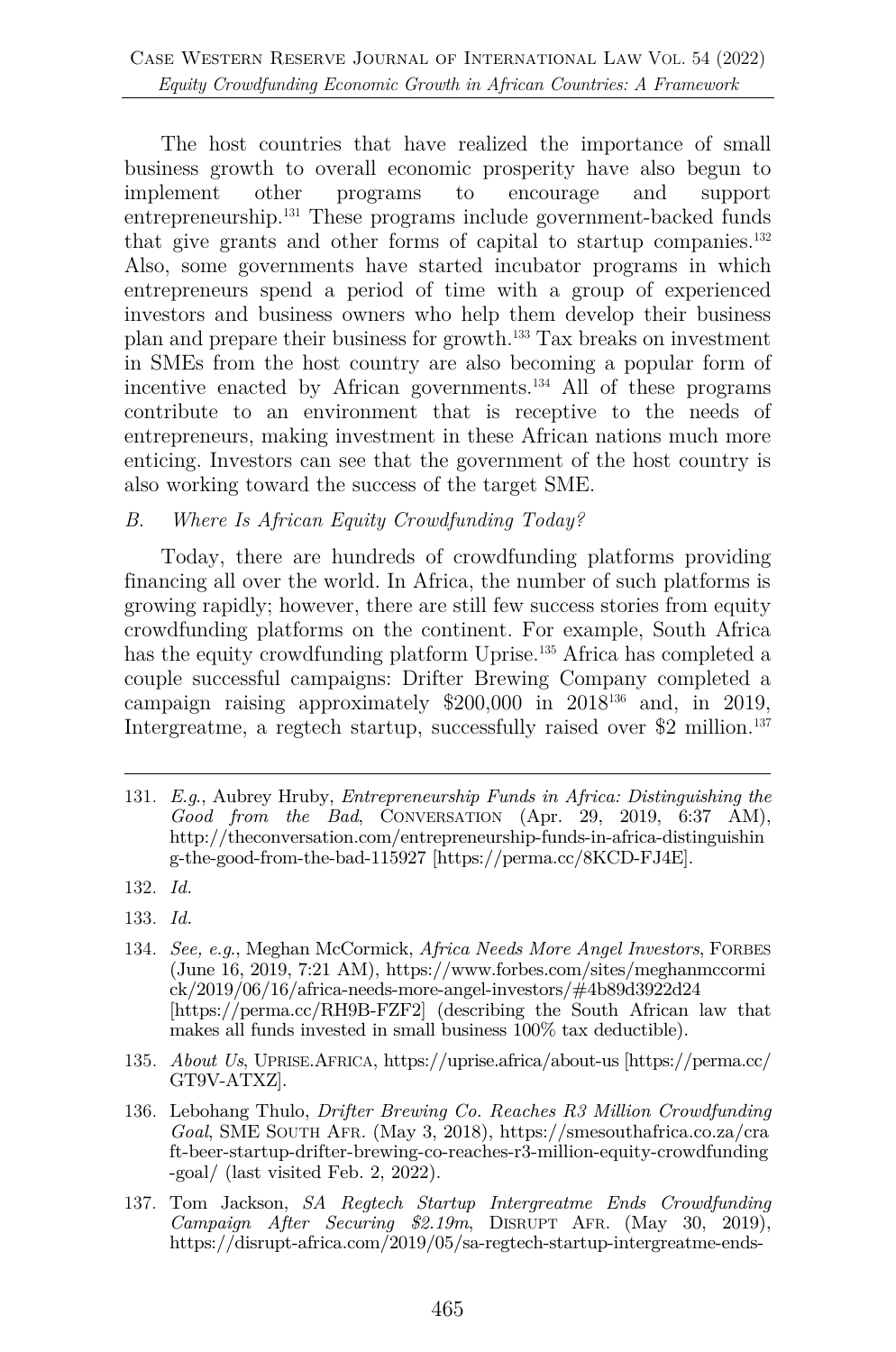As this Note goes to print, the platform has two campaigns currently seeking funding.<sup>138</sup>

*C. The Solution?*

Equity crowdfunding, given the correct regulatory framework and system of self-governance, seems to be a viable option for capital formation in developing countries.139 This Section will explore the different facets of a regulatory framework to show how problems associated with individual investors contributing capital to SMEs in African nations can be alleviated.

1. The International Crowdfunding Intermediary

In order for international equity crowdfunding to succeed, there must be some form of oversight. This oversight, I propose, should be achieved by forming a "hub-and-spoke"140 network of crowdfunding platforms that are linked by one central intermediary. This intermediary would be responsible for standardization of crowdfunding campaigns; the curation of investable campaigns that are available to international investors; the navigation of the regulatory environment in all countries that participate; the lobbying of host governments to enact compatible, if not uniform, crowdfunding-friendly legislation; and the resolution of disputes between investors and the target SMEs. The intermediary must help to ensure investor protection as well as foster trust in crowdfunding as an investment vehicle.

The need for this intermediary in cross-border equity crowdfunding on the African continent is already evident. The African Crowdfunding Association ("ACfA") was founded in 2015 by several African crowdfunding platforms who saw the need to develop and harmonize crowdfunding regulations on the continent.<sup>141</sup> In 2019, the organization, which describes itself as self-regulating,<sup>142</sup> released the ACfA Label Framework, which outlines the organization's proposition for the

crowdfunding-campaign-after-securing-2-19m/ [https://perma.cc/C6RZ-5TZ5].

- 138. *Browse Investment Opportunities*, UPRISE.AFRICA, https://uprise.africa/ discover/ [https://perma.cc/LQ8B-2LWH].
- 139. Jonathan Moed, *Equity Crowdfunding: A New Model for Investing in Africa*, FORBES (Aug. 2, 2018, 5:04 AM), https://www.forbes.com/sites/ jonathanmoed/2018/08/02/a-new-model-for-investing-in-africa/#2aa038 c83a45 [https://perma.cc/77CH-N8YC].
- 140. Adam Hayes, *Hub and Spoke Structure*, INVESTOPEDIA (Aug. 20, 2021), https://www.investopedia.com/terms/h/hub\_and\_spoke\_structure.asp [https://perma.cc/TVM7-WW6P].
- 141. *What We Do*, AFRICAN CROWDFUNDING ASS'N, https://africancrowd.org /about/what-we-do/ [https://perma.cc/Z3T5-RB3E].
- 142. *Id.*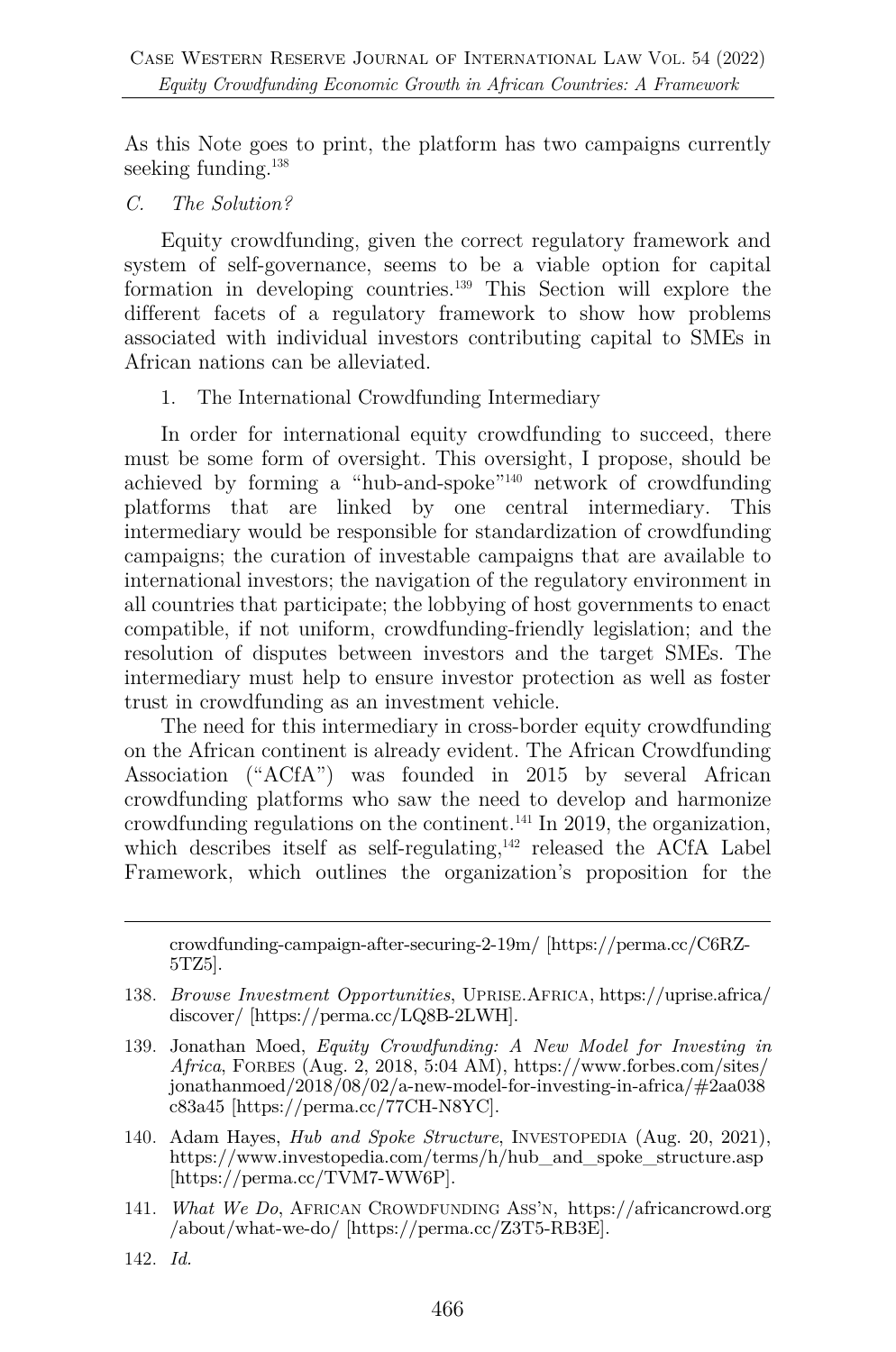implementation of pan-African crowdfunding.143 In this framework, the ACfA plays the role of intermediary, and all participating nations cede oversight responsibilities with regard to equity crowdfunding to the intermediary.144 It is unclear whether this framework has garnered support from African nations at this point. The framework described in this Note will borrow from the ACfA Label Framework where applicable.

2. Who Is the Intermediary?

The international equity crowdfunding intermediary ("Intermediary") could either take the form of a private, for-profit enterprise or some form of intergovernmental agency. The uncertainty regarding the adoption of this framework, however, would limit the feasibility of a private organization filling this role in the beginning. This could change as the equity crowdfunding market matures and the private company acting as Intermediary could be sure that there would be enough participation to make a profit. If the ACfA has the required capacity, it would be a good candidate to fill the Intermediary role (assuming the goal is to implement international equity crowdfunding for developing countries in Africa). This organization is well equipped to navigate the legal regimes that exist in the African countries, as it was formed by active crowdfunding platforms in these countries.<sup>145</sup> Further, it is ACfA's goal to close the funding gap for African SMEs, which is precisely the outcome this framework seeks to reach.<sup>146</sup>

Alternatively, an international organization or agency that already exists could spearhead this endeavor. The World Bank Group is the best suited to take this on. Specifically, the International Finance Corporation ("IFC"), part of the World Bank Group, would be uniquely suited to run the Intermediary. This organization is the "largest global development institution focused on the private sector in developing countries,"147 and asserts that "[it] works with the private sector in developing countries to create markets that open up opportunities for all."148 This seems to align perfectly with the purpose sought to be achieved by the Intermediary.

146. *Id.* at 8.

<sup>143.</sup> ELIZABETH HOWARD & MOUHAMADOU MBENGUE, AFRICAN CROWDFUNDING ASSOCIATION LABEL FRAMEWORK 5 (2020).

<sup>144.</sup> *Id.*

<sup>145.</sup> *Id.* at 11–12.

<sup>147.</sup> *About IFC: Overview*, INT'L FIN. CORP., https://www.ifc.org/wps/wcm/con nect/corp\_ext\_content/ifc\_external\_corporate\_site/about+ifc\_new [https://perma.cc/5G9S-92PQ].

<sup>148.</sup> *Partners*, STARTUPLIST AFR., https://startuplist.africa/company/partners [https://perma.cc/N87X-MB5H].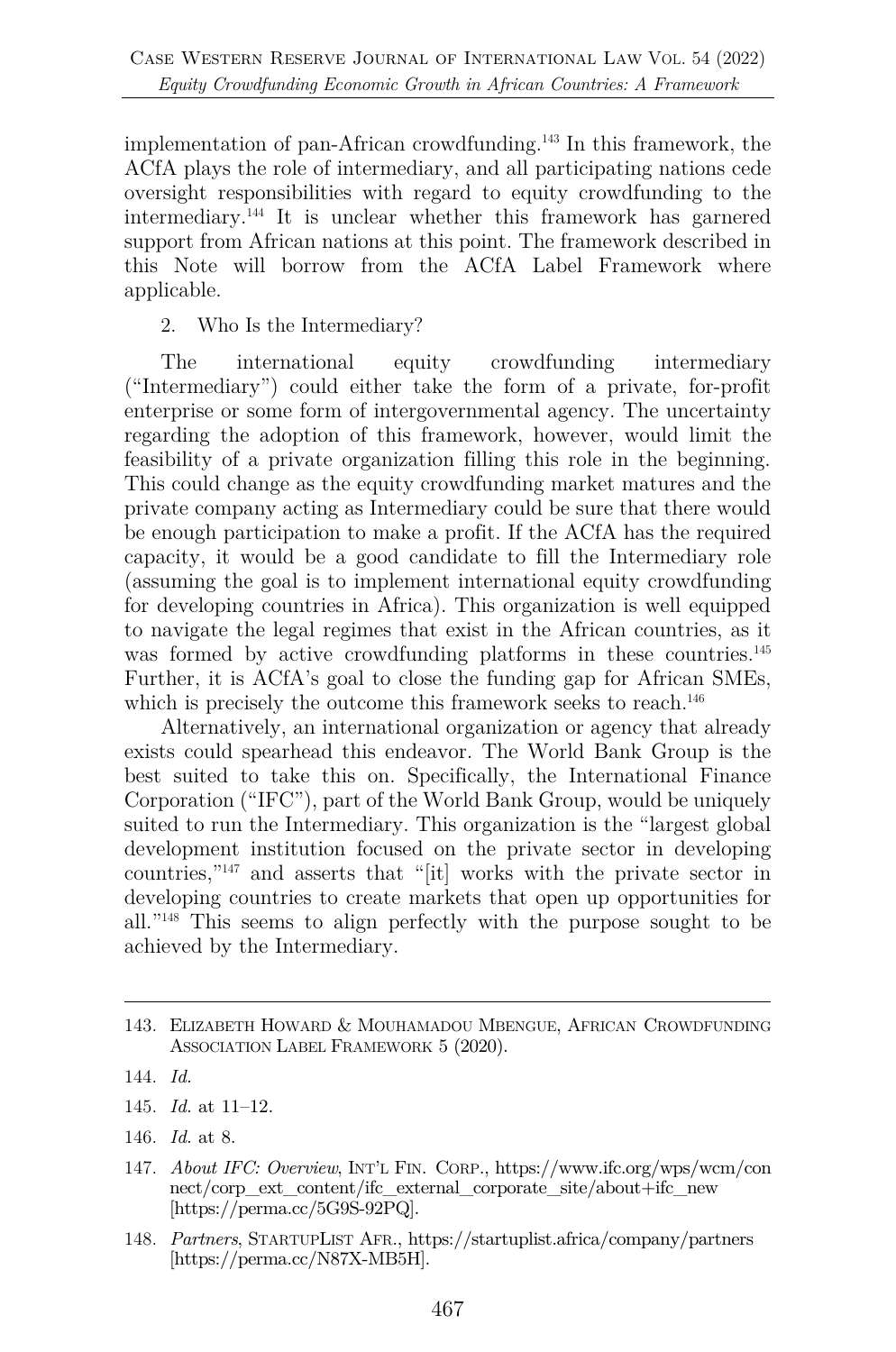The Intermediary would create an international platform ("Master Platform"), which would host campaigns from its member platforms that qualify for international investment. In this way, investors would have a "one-stop-shop" to contribute capital to SMEs in Africa, which would help alleviate investor concerns that there may be a "better deal" elsewhere.

To avoid disincentivizing investor or target SME participation in the system, the Intermediary should not charge fees to either party for using the system. Instead, member platforms should be required to pay an annual membership fee that is used to cover the overhead of the Intermediary.

The Intermediary will also be responsible for working toward the harmonization of crowdfunding laws in the countries that it operates. While it may be possible to conduct international equity crowdfunding between certain countries with existing laws, many of the regulatory regimes create legal barriers to such campaigns.149 Lobbying for new legislation in each African country that would allow such crowdfunding campaigns would be extremely time consuming. Therefore, I argue that the most efficient means of unifying crowdfunding laws would be for the Intermediary to lobby the governments of African nations to cede oversight of crowdfunding to the Intermediary, which would then become responsible for rule-making, fraud detection, enforcement, and dispute resolution regarding equity crowdfunding in these countries. The ACfA's Label Framework envisions such an arrangement.<sup>150</sup>

3. Members

The capital required for the Intermediary to create offices around the world would be far too great to justify given the uncertain climate surrounding crowdfunding in many African host countries.<sup>151</sup> Therefore, the Intermediary will create a crowdfunding association ("Association") and existing and future crowdfunding platforms in Africa will apply to become members of the Association ("Members"), creating a "hub-andspoke" system. These platforms would have a significant incentive to join the Association, as it would open up a much larger capital market to their platform users, allowing for larger capital raises, which would result in larger fees paid to the platform. (In the United States, equity

<sup>149.</sup> Covington & Burling LLP, *Crowdfunding in Africa: Opportunities and Challenges*, NAT'L L. REV. (Feb. 7, 2017), https://www.natlawreview.co m/article/crowdfunding-africa-opportunities-and-challenges [https://perma.cc/HCH5-7BUL].

<sup>150.</sup> HOWARD & MBENGUE, *supra* note 143, at 11–12.

<sup>151.</sup> *See id.* at 9.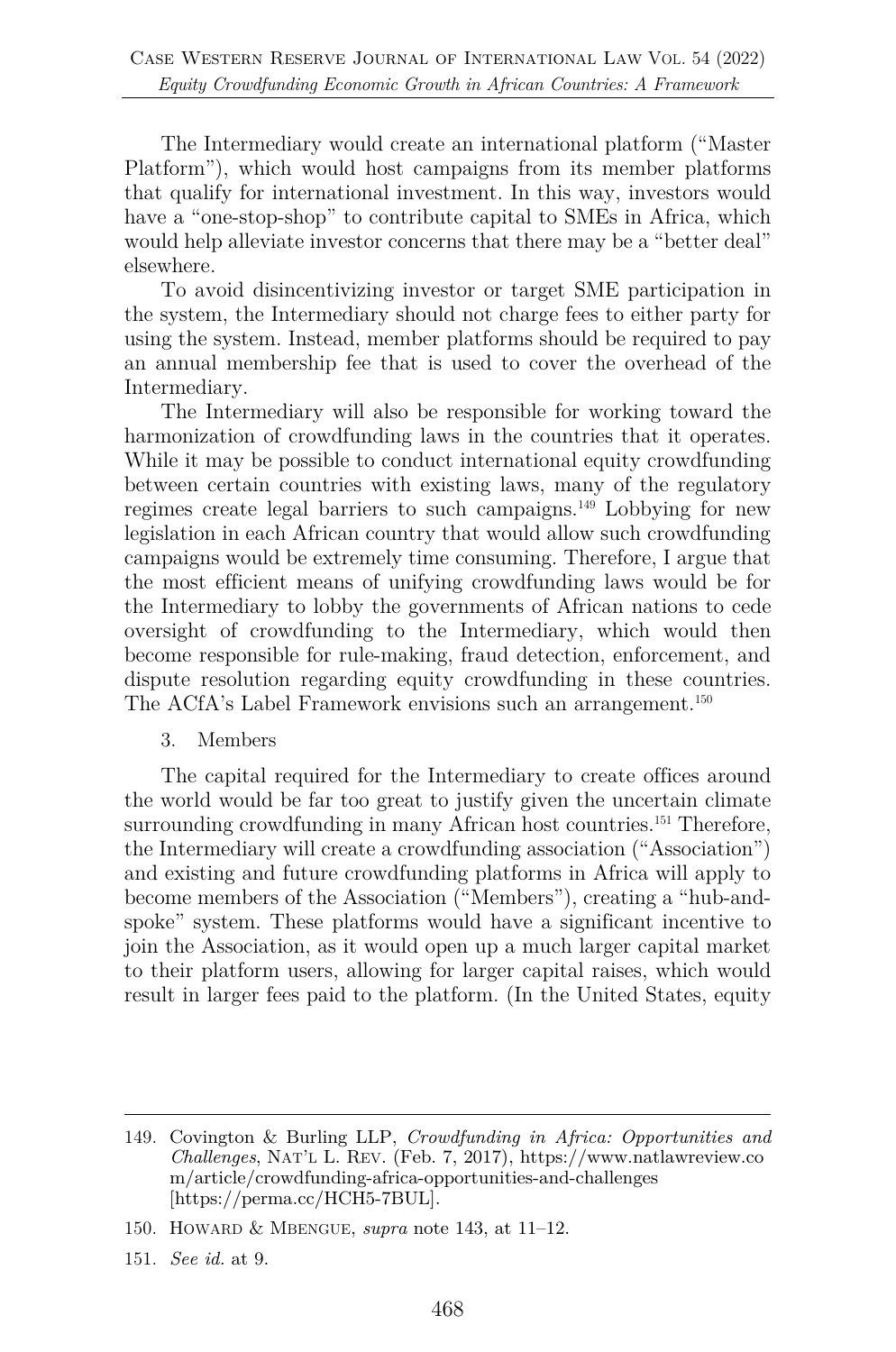crowdfunding portals charge anywhere from 5% to 12% of the amount of capital raised.)<sup>152</sup>

The vetting process undertaken by the Intermediary begins by setting requirements for the Members. The Intermediary must foster trust in the campaigns available to investors, so it is important that Members have a clean track record in uncovering and avoiding potential fraud. Members must also have a robust user base (both investors and issuers) and must be active for at least two years to help prevent the failure of Members from tarnishing the reputation of the Association. The Intermediary should also include non-equity-based crowdfunding platforms (like Kickstarter and Indiegogo) in its membership. Including these platforms would allow for a much larger network of Members, thus increasing the institutional knowledge of the Association and giving entrepreneurs who utilize the Master Platform a much larger support network.

4. Standardization

Investing in equity crowdfunding domestically poses a number of risks for investors, as discussed above. When investing in companies in developing countries, these risks are greatly magnified. The main reason for this is the inability for investors to perform their own due diligence on target SMEs. Most SMEs seeking funding in developing nations will not have a website that discloses their Generally Accepted Accounting Principles ("GAAP") compliant financial statements. Instead, investors who wish to invest in these foreign companies must rely on the due diligence of the Members and the Intermediary.<sup>153</sup>

To facilitate this due diligence, campaigns in the framework I propose must be posted to the Member platforms in a standardized format with a minimum set of disclosure documents. These documents should include (but not be limited to): information about the officers, directors, and owners of the issuer's business; a description of the issuer's business and the intended use of the proceeds from the campaign; a valuation of the company and supporting data; the target fundraising amount; and a discussion of the issuer's financial condition and statements. These disclosures are required by the SEC for U.S. firms seeking to take advantage of Regulation Crowdfunding ("Reg CF") by raising capital through equity crowdfunding.154 Members must

154. *Id.*

<sup>152.</sup> Brian Belley, Top Equity Crowdfunding Sites—Comparison for Startup Founders (Q4-2019), CROWDWISE (Oct. 23, 2019), https://crowdwise. org/for-founders/comparison-of-the-top-8-reg-cf-intermediaries-forstartups-q4-2019/ **[**https://perma.cc/L6T7-ARQT].

<sup>153.</sup> *See Regulation Crowdfunding: A Small Entity Compliance Guide for Issuers*, U.S. SEC. EXCH. COMM'N (Apr. 5, 2017), https://www.sec.gov/i nfo/smallbus/secg/rccomplianceguide-051316.htm [https://perma.cc/ E984-6BFX] (explanation of required disclosures).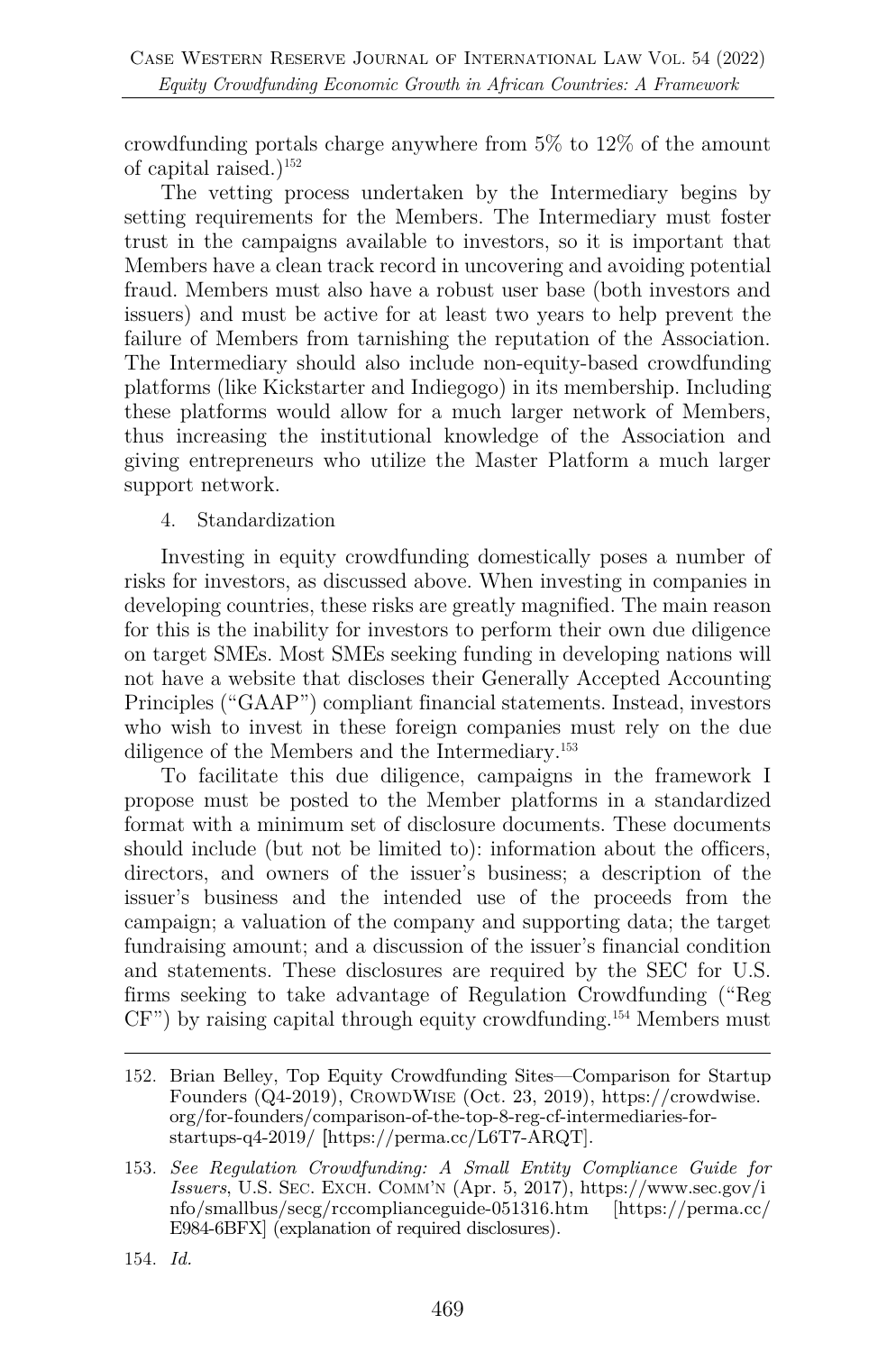ensure that the data posted to their platforms is accurate. These requirements will help establish trust among investors and facilitate an efficient vetting process for the Intermediary when it judges campaigns for inclusion on the Master Platform.

5. Curation

Not all crowdfunding offerings that are presented to the Intermediary will meet the standards required to conduct an international crowdfunding campaign. The first thing that potential issuers must do is complete a successful crowdfunding campaign locally. This campaign can be rewards-based, lending-based, or equity-based campaign; however, the target SME must have successfully met its funding goal. In the case of rewards-based and lending-based campaigns, all rewards must have been delivered and all loans repaid, respectively. This local campaign requirement will ensure that, at the very least, there is a local market for the goods or services provided by the target SMEs. It will also serve as a trial-run for the businesses, hopefully making the large-scale, international campaign run more smoothly.

In addition to completing a successful campaign, the Intermediary will also go through its own due diligence process using what has been called "social underwriting."155 To do this, the business seeking equity crowdfunding would be required to obtain investment from a minimum number of family and friends; in effect, these investors would be vouching for the trustworthiness of the issuer.

If these two requirements are fulfilled—barring other problems that may limit a business's chances for a successful international campaign the business will post its new campaign to its local Member platform, and the Intermediary will move the campaign from the Member platform to the Master Platform.

6. Dispute Resolution

In the United States, equity crowdfunding faces a significant issue when it comes to dispute resolution. If a target SME commits securities fraud, the remedies typically available to the investor are often ineffective.156 The amount in controversy for an individual crowdfunding investor would be relatively insignificant, and, thus would not demand the limited resources of the SEC.<sup>157</sup> Further, private actions also fail to achieve a satisfactory remedy, as the amount

<sup>155.</sup> Emily Fockler, *What Is "Social Underwriting"?*, KIVA (Feb. 27, 2018), https://www.kiva.org/businesscenter/what-is-social-underwriting [https:// perma.cc/66W7-UCTW] (describing how Kiva, a non-profit lending-based crowdfunding platform, uses social underwriting to "vet" loan requests).

<sup>156.</sup> C. Steven Bradford, *Online Arbitration as a Remedy for Crowdfunding Fraud*, 45 FLA. ST. U. L. REV. 1165, 1168 (2018).

<sup>157.</sup> *Id.*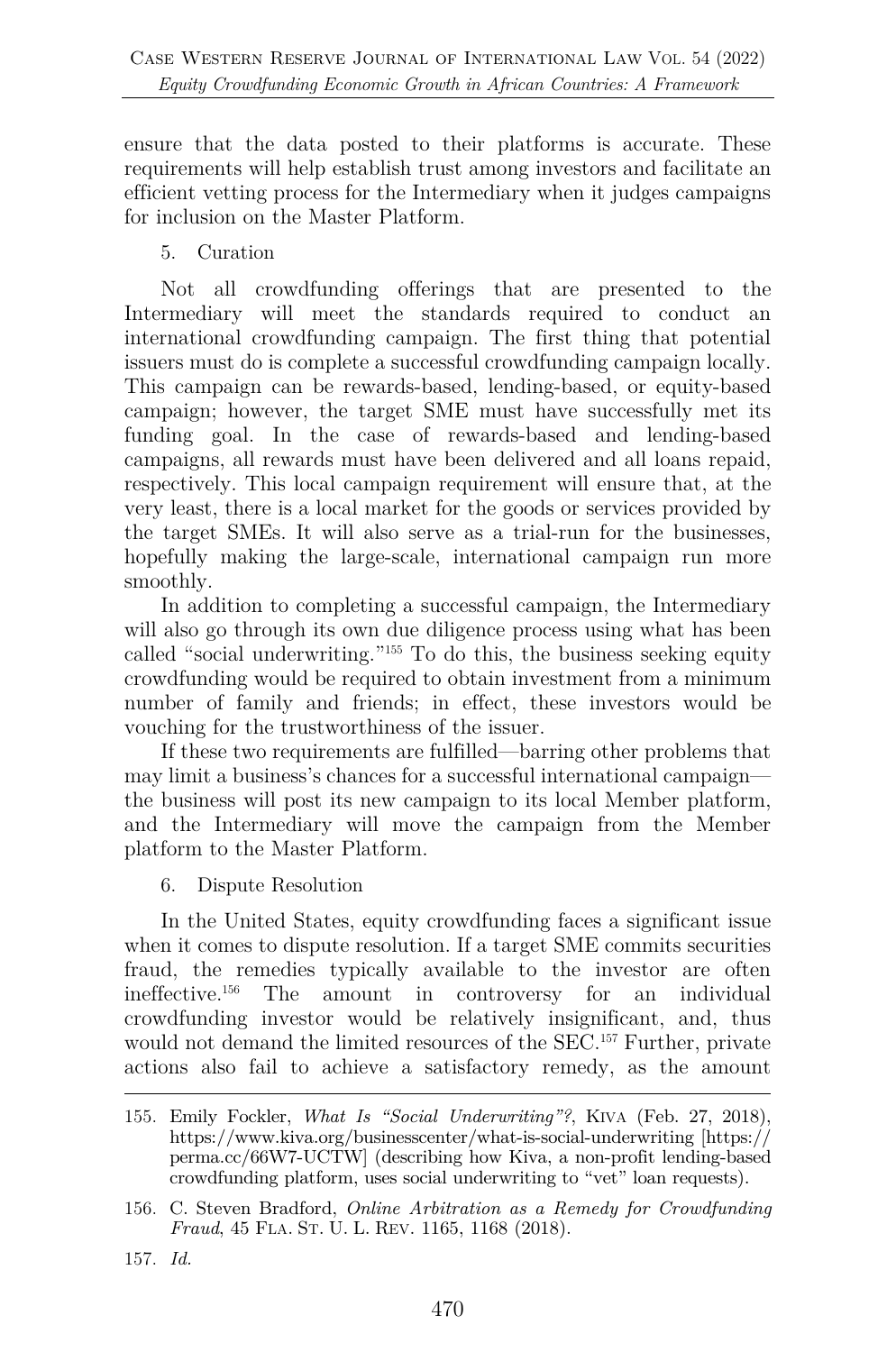recovered would be less than the cost of the litigation in most cases. 158 Due to restrictions on the amount individual investors can contribute, even the wealthiest crowdfunding investors may only invest \$107,000 and the average investment in the early offerings under Reg CF was just \$800.159 Class-action suits would be similarly futile since the maximum offering amount of \$1.07 million is unlikely to entice classaction attorneys to take the case.160 Among early offerings, the median target funding was just  $$53,000$  and the mean was  $$110,000$ <sup>161</sup> To overcome this issue, many crowdfunding platforms have implemented arbitration requirements in their terms of service.162

In the case of international equity crowdfunding, though, in-person arbitration will likely never be financially justified given the amount of recovery possible.163 Therefore, the international crowdfunding intermediary should implement a uniform, online arbitration system for all Member platforms as well as investors and target SMEs. The structure of this regime will be adapted from the system formulated by Professor C. Steven Bradford.<sup>164</sup>

The goal of the arbitration system is to augment investors' ability to seek a remedy when fraud is committed,165 and therefore, the structure of the system should be reflective of that end. First, the required arbitration agreement between investors and issuers should be unilateral.166 This means that the issuer should be required to arbitrate any claims brought by its investors, but investors should not be required to bring claims.167 Further, the agreement should not limit investors from taking the claim to court, in the rare instance that the recovery would make such litigation worth it.<sup>168</sup>

Second, the arbitration process should be handled completely online. The distance between parties in international crowdfunding could be thousands of miles, which would make in-person arbitration cost-prohibitive in all but the most extreme cases of fraud. Handling

- 160. *Id.* at 1201–02.
- 161. *Id.* at 1185.
- 162. Huu Nguyen et al., *The Future of Dispute Resolution for Crowdfunding Websites*, 18 FINTECH L. REP. 3 (2015).
- 163. *See* Bradford, *supra* note 156, at 1185.
- 164. *See id.*
- 165. *Id.* at 1168.
- 166. *Id.* at 1191–92 (stating that unconscionability should not be a bar to unilateral arbitration as it gives the advantage to the weaker party).
- 167. *Id.* at 1188.
- 168. *Id.* at 1191–92.

<sup>158</sup>*. Id.*

<sup>159.</sup> *Id.* at 1184–85.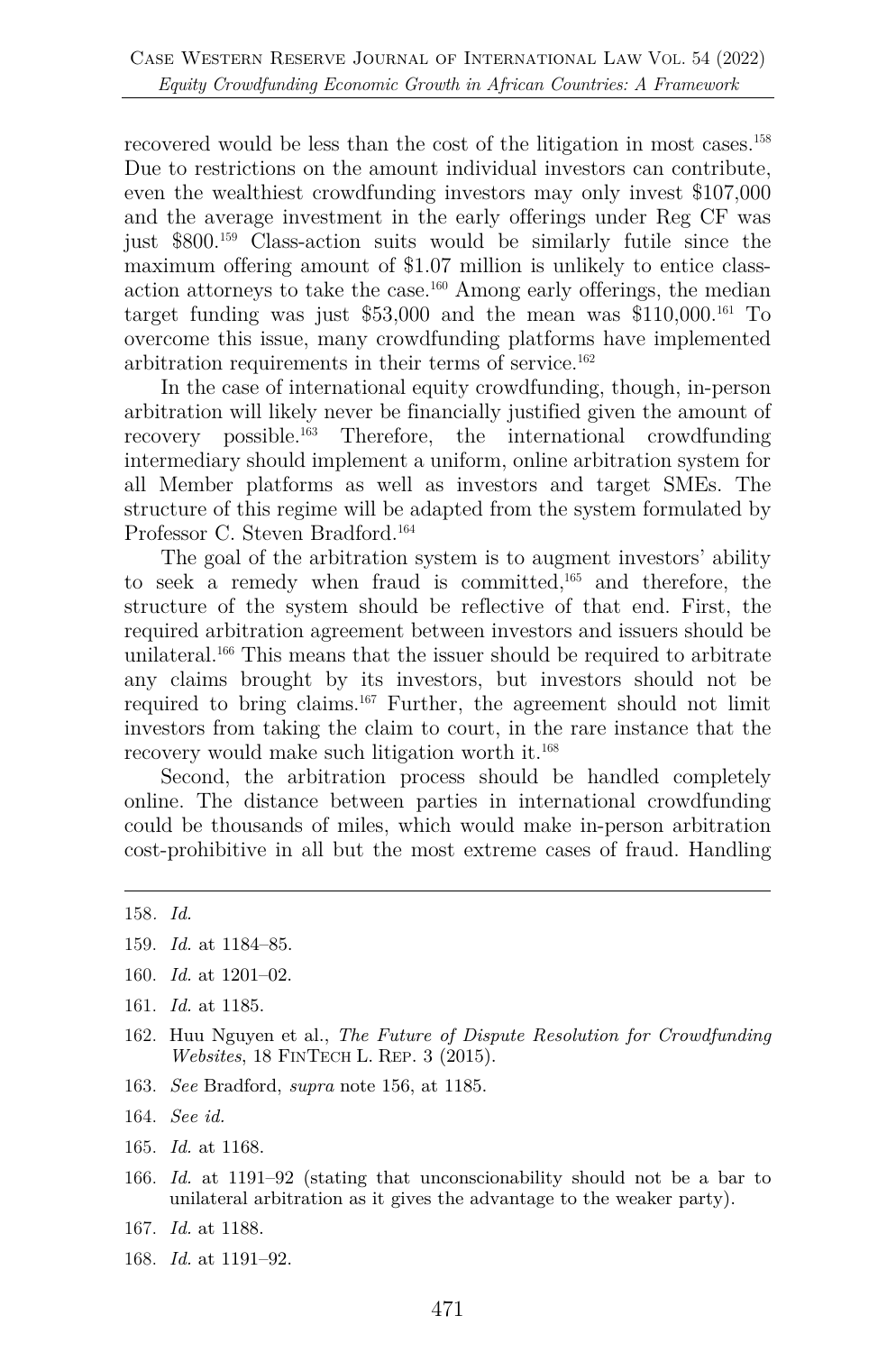the process online significantly reduces such costs and also increases the speed of resolution.<sup>169</sup> The fact that fraudulent transactions occur online further bolsters the logic behind this forum.<sup>170</sup> The ability for investors to easily pursue a claim for fraud as easily as they invest—from home would also strengthen investor trust in the system.

This online arbitration process should be handled completely in writing.<sup>171</sup> Again, as a function of the distance between parties, scheduling a time to teleconference between two parties on different continents, in order to provide oral testimony, would not only be inconvenient but also unnecessary.172 Further, though the target SMEs in African countries will have access to the internet, they may not have adequate bandwidth to conduct a live interaction online. Records of wrongdoing should not be difficult to obtain, given that all communication regarding the questioned transaction occurred online, so digital records of every aspect of the transaction should be available to the arbitrator.<sup>173</sup> The parties will submit their statements in writing, at which point the arbitrator can issue an award at his or her convenience, without the need for live communication with the parties.174

The arbitrators in the system should be experts in the laws governing securities and crowdfunding.175 Each case should be assigned to two arbitrators—one from the country of residence of each of the parties—in order to ensure the proper application of the proper laws. The arbitrators must also make efforts to guide the process so that all necessary information and evidence is properly presented.176 This is a greater issue in crowdfunding due to the general lack of sophistication of either party (an unaccredited investor and an SME with likely no previous experience in the sales of securities). Though the arbitrators will already have all documents involved in the transaction, any additional evidence required by the proceedings will likely be in the possession of the issuer, thus disadvantaging the investor, who has the burden of proof, unless the arbitrator actively and skillfully participates in the process in order to ensure all relevant evidence has been produced.177

- 171. *Id.*
- 172. *See id.*
- 173. *Id.* at 1194–95.
- 174. *Id.* at 1194.
- 175. *Id.* at 1195.
- 176. *Id.* at 1196.
- 177. *Id.* at 1196–97.

<sup>169.</sup> *Id.* at 1192.

<sup>170.</sup> *Id.* at 1194.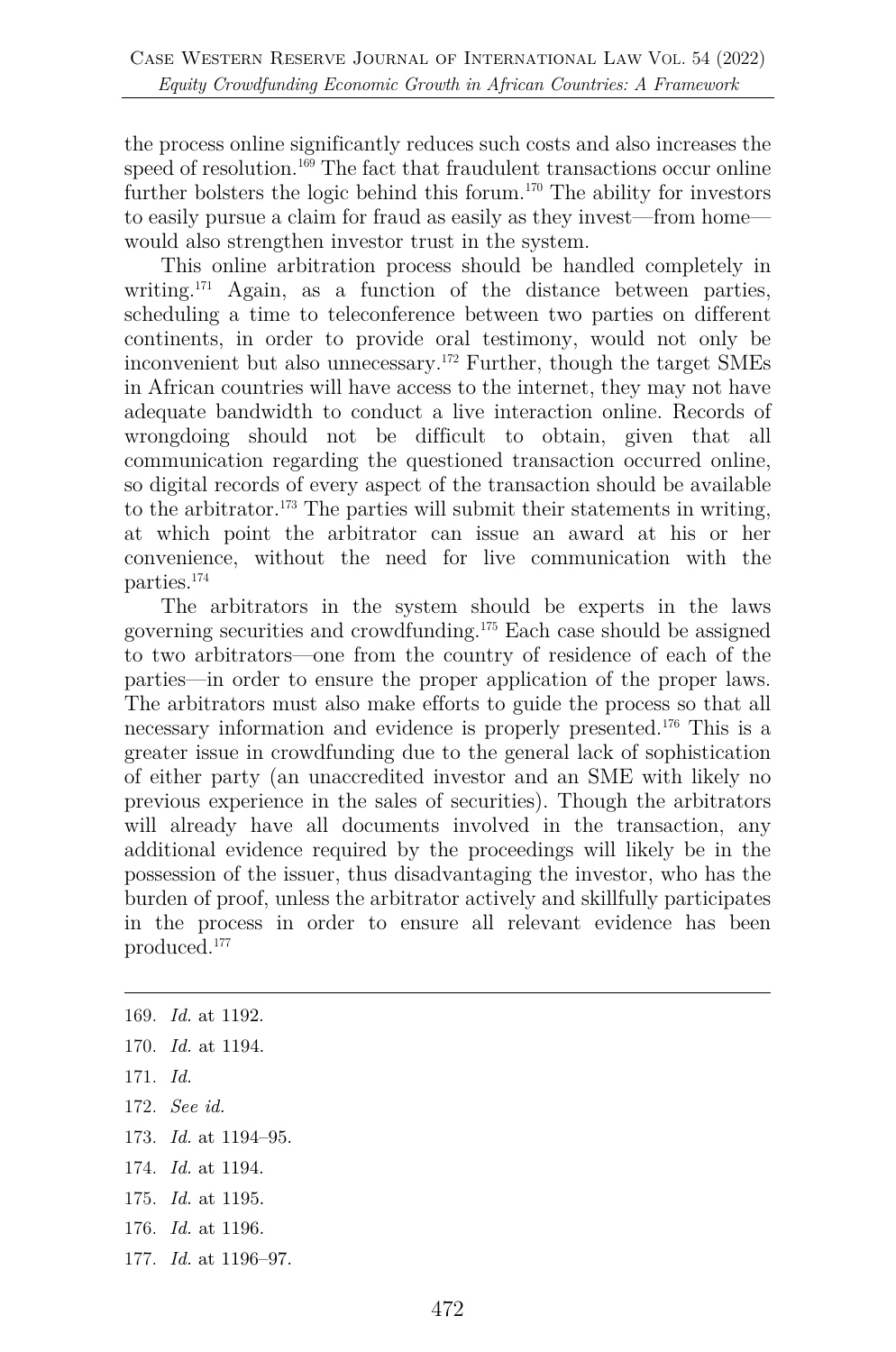Investor trust in the Intermediary can be further strengthened by the arbitration process by ensuring that it is transparent—the proceedings and an explanation of the outcome should be publicly available. This serves a number of purposes: it aids in future fraud prevention, alerts other investors of potential claims, and allows for easier monitoring by regulatory bodies.<sup>178</sup>

Finally, aggrieved investors should have the option to consolidate their claims with those of other investors to form what would essentially be an "arbitration 'class action.'"<sup>179</sup>

#### *D. An Example*

The implementation of this framework would allow SMEs in Africa to raise capital from a vast pool of international investors. This Section will give an overview of the path that a fictitious African SME, Company X, would take to avail itself of the Master Platform. Company X has self-funded to this point, and is seeking additional investment.

#### 1. Local Campaign

The first step for Company X is to submit a campaign proposal to its local Member platform. This proposal would include information about the officers, directors, and owners of the issuer's business; a description of the issuer's business and the intended use of the proceeds from the campaign; a valuation of the company and supporting data, the target fundraising amount; and a discussion of the issuer's financial condition and statements. If the Member determines that Company X is a viable candidate for crowdfunding, the campaign will be posted to the Member platform.

During this campaign, the Member will support and educate Company X by connecting the company to other entrepreneurs who have experience in Company X's industry as well as in crowdfunding campaigns. At the end of the campaign, if Company X reaches its target raise, it will receive the funds and begin to execute the plan detailed in its campaign proposal. Company X will pay a percentage of the raised capital to the Member as a commission for its services.

#### 2. Submission to the Intermediary and the Vetting Process

When Company X determines that there might be global demand for its product, it decides it is ready to raise more money and apply to the Intermediary to launch an international crowdfunding campaign. This application should contain the same information that was submitted as part of its local campaign proposal.

<sup>178.</sup> *Id.* at 1197–98.

<sup>179.</sup> *Id.* at 1199.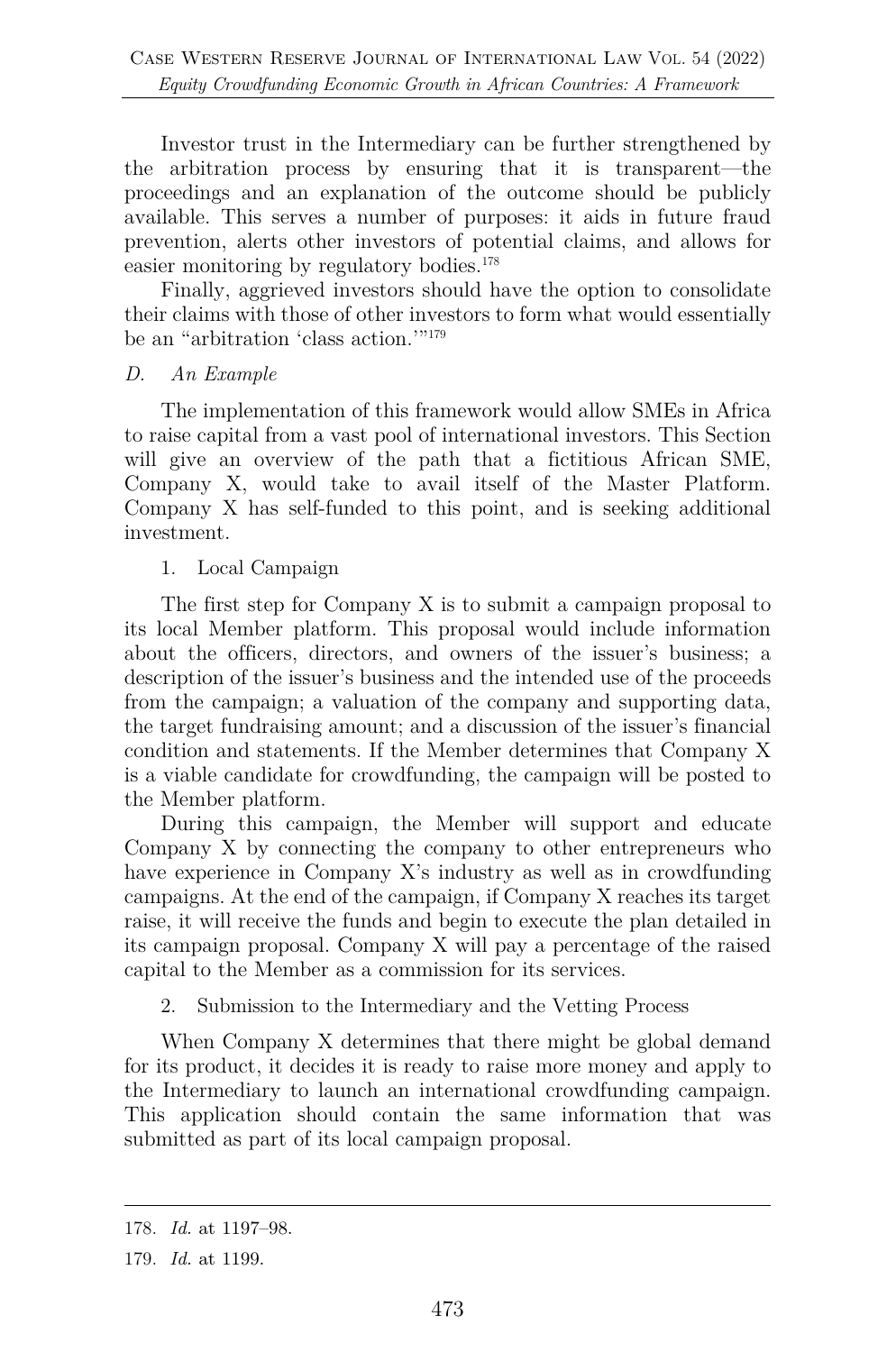The Intermediary would then communicate with the local Member through which Company X had already completed a crowdfunding campaign. The Member would recount its experience working with Company X, such as whether Company X was a diligent and upstanding business. If the Intermediary is satisfied and determines that Company X would be a good candidate to raise money internationally, based on the documentation provided by Company X, then the Intermediary would begin the process of "social underwriting."

The social underwriting process begins with a request by the Intermediary for Company X to provide proof of investment by the minimum number of family members and friends. When this proof is provided, the Intermediary will vet the family members and friends to assure legitimacy and to uncover any misgivings that these individuals might have.

When this process is complete to the satisfaction of the Intermediary, Company X and the local Member Platform will be notified of Company X's acceptance to the Master Platform. At this time, Company X will submit a new campaign proposal to the Member containing the documents that were approved by the Intermediary. The Member will then produce the campaign page and send it to the Intermediary to be posted on the Master Platform.

#### 3. International Campaign

The international campaign will proceed in the same manner as the local campaign. The Intermediary will work to market the campaign to investors on a global scale, these investors will contribute capital through the Intermediary, and if the campaign reaches its target raise, the Intermediary will transmit the money to Company X.

#### 4. Dispute Resolution

If an investor in the international campaign feels that he or she has been defrauded by Company X, then the investor will submit his claim to the Intermediary with all supporting documents necessary to make his or her argument. The Intermediary will then inform Company X of the allegation. Company X will then be required to submit a written copy of its testimony to the Intermediary. When all documents are received, the Intermediary will task the appropriate arbitrators to the case and provide all the documentation.

The arbitrators will then determine if they have the appropriate information to rule and issue an award, contacting the relevant party directly if more information is required. The arbitrators will perform a full analysis of the claim, asking, in writing, any questions they may have of the parties.

When the decision is reached, the arbitrators will inform the Intermediary, and the Intermediary will inform the parties of the decision and enforce any remedy that the arbitrators deemed appropriate. The ruling and award will be posted on the Intermediary's